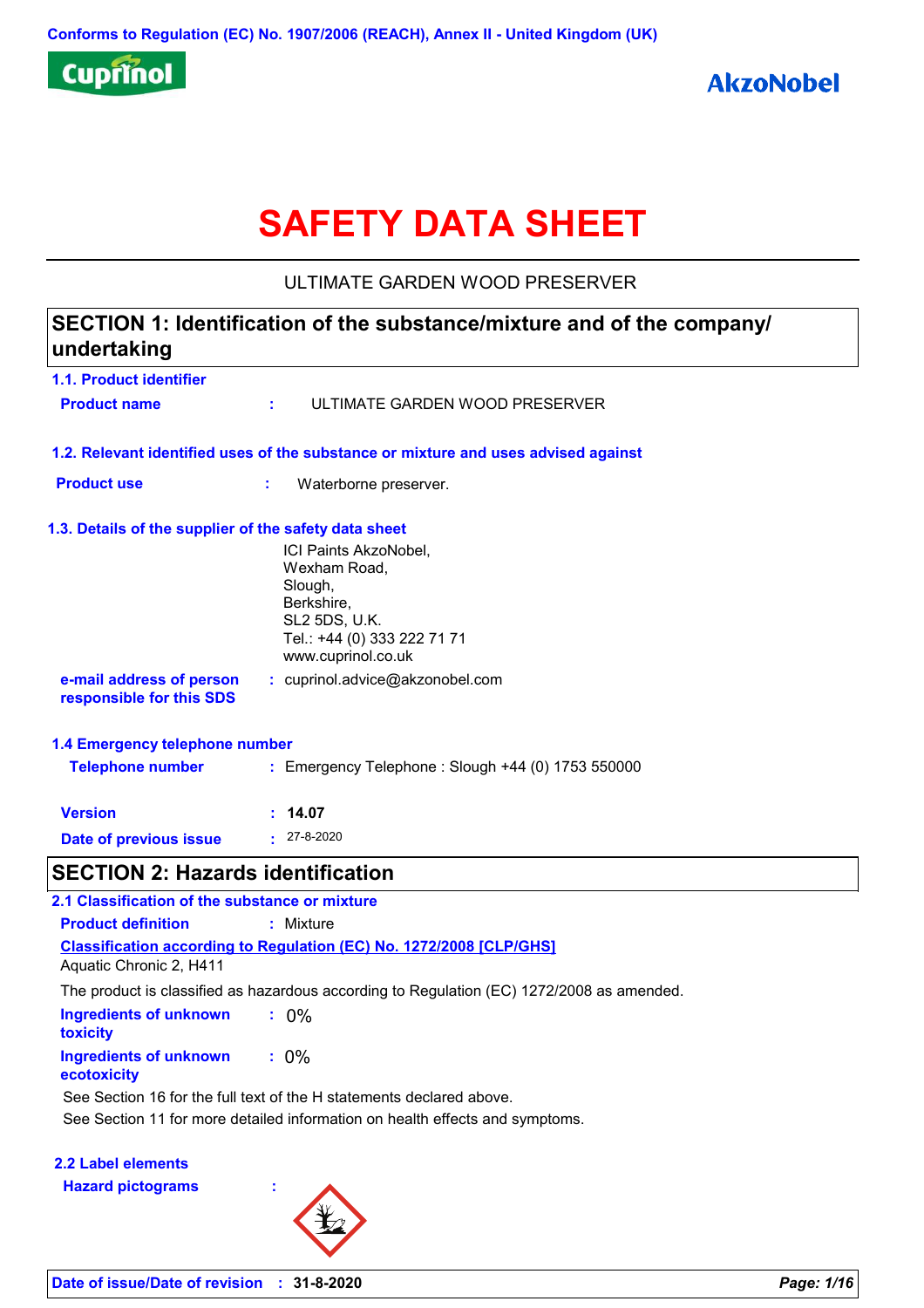# **SECTION 2: Hazards identification**

| <b>Signal word</b>                                                                                                                                              | : No signal word.                                                                                                                                         |
|-----------------------------------------------------------------------------------------------------------------------------------------------------------------|-----------------------------------------------------------------------------------------------------------------------------------------------------------|
| <b>Hazard statements</b>                                                                                                                                        | : H411 - Toxic to aquatic life with long lasting effects.                                                                                                 |
| <b>Precautionary statements</b>                                                                                                                                 |                                                                                                                                                           |
| <b>General</b>                                                                                                                                                  | : P102 - Keep out of reach of children.<br>P101 - If medical advice is needed, have product container or label at hand.                                   |
| <b>Prevention</b>                                                                                                                                               | : P262 - Do not get in eyes, on skin, or on clothing.                                                                                                     |
| <b>Response</b>                                                                                                                                                 | : P312 - Call a POISON CENTER or doctor/physician if you feel unwell.                                                                                     |
| <b>Storage</b>                                                                                                                                                  | : Not applicable.                                                                                                                                         |
| <b>Disposal</b>                                                                                                                                                 | : P501 - Dispose of contents and container in accordance with all local, regional,<br>national or international regulations.                              |
| <b>Supplemental label</b><br>elements                                                                                                                           | : Contains C(M)IT/MIT(3:1), 1,2-benzisothiazol-3(2H)-one, 2-octyl-2H-isothiazol-3-one,<br>IPBC and propiconazole (ISO). May produce an allergic reaction. |
| <b>Annex XVII - Restrictions</b><br>on the manufacture,<br>placing on the market and<br>use of certain dangerous<br>substances, mixtures and<br><b>articles</b> | : Not applicable.                                                                                                                                         |
| <b>Special packaging requirements</b>                                                                                                                           |                                                                                                                                                           |
| <b>Containers to be fitted</b><br>with child-resistant<br>fastenings                                                                                            | : Not applicable.                                                                                                                                         |
| <b>Tactile warning of danger</b>                                                                                                                                | : Not applicable.                                                                                                                                         |
| 2.3 Other hazards                                                                                                                                               |                                                                                                                                                           |

**Other hazards which do : not result in classification** : None known.

### **SECTION 3: Composition/information on ingredients**

| <b>3.2 Mixtures</b>                 | Mixture<br>ŧ.                                                    |               |                                                                                                                                                                               |             |
|-------------------------------------|------------------------------------------------------------------|---------------|-------------------------------------------------------------------------------------------------------------------------------------------------------------------------------|-------------|
| <b>Product/ingredient name</b>      | <b>Identifiers</b>                                               | $\frac{9}{6}$ | <b>Regulation (EC) No.</b><br>1272/2008 [CLP]                                                                                                                                 | <b>Type</b> |
| <b>IPBC</b>                         | EC: 259-627-5<br>CAS: 55406-53-6<br>Index:<br>616-212-00-7       | $1$           | Acute Tox. 4, H302<br>Acute Tox. 3, H331<br>Eye Dam. 1, H318<br>Skin Sens. 1, H317<br><b>STOT RE 1, H372</b><br>Aquatic Acute 1, H400 (M=10)<br>Aquatic Chronic 1, H410 (M=1) | $[1]$       |
| propiconazole (ISO)                 | EC: 262-104-4<br>CAS: 60207-90-1<br>Index:<br>613-205-00-0       | < 0.3         | Acute Tox. 4, H302<br>Skin Sens. 1, H317<br>Repr. 1B, H360D (Unborn child)<br>Aquatic Acute 1, H400 (M=1)<br>Aquatic Chronic 1, H410 (M=1)                                    | $[1]$       |
| (2-methoxymethylethoxy)<br>propanol | REACH #:<br>01-2119450011-60<br>EC: 252-104-2<br>CAS: 34590-94-8 | l≤0.3         | Not classified.                                                                                                                                                               | $[2]$       |
| bronopol (INN)                      | EC: 200-143-0<br>CAS: 52-51-7<br>Index:<br>603-085-00-8          | ≤0,051        | Acute Tox. 4, H302<br>Acute Tox. 4, H312<br>Skin Irrit. 2, H315<br>Eye Dam. 1, H318<br>STOT SE 3, H335<br>Aquatic Acute 1, H400 (M=10)                                        | $[1]$       |
| terbutryn                           | EC: 212-950-5<br>CAS: 886-50-0<br>Index: self                    | l≤0.04        | Acute Tox. 4, H302<br>Skin Sens. 1, H317<br>Aquatic Acute 1, H400 (M=100)                                                                                                     | $[1]$       |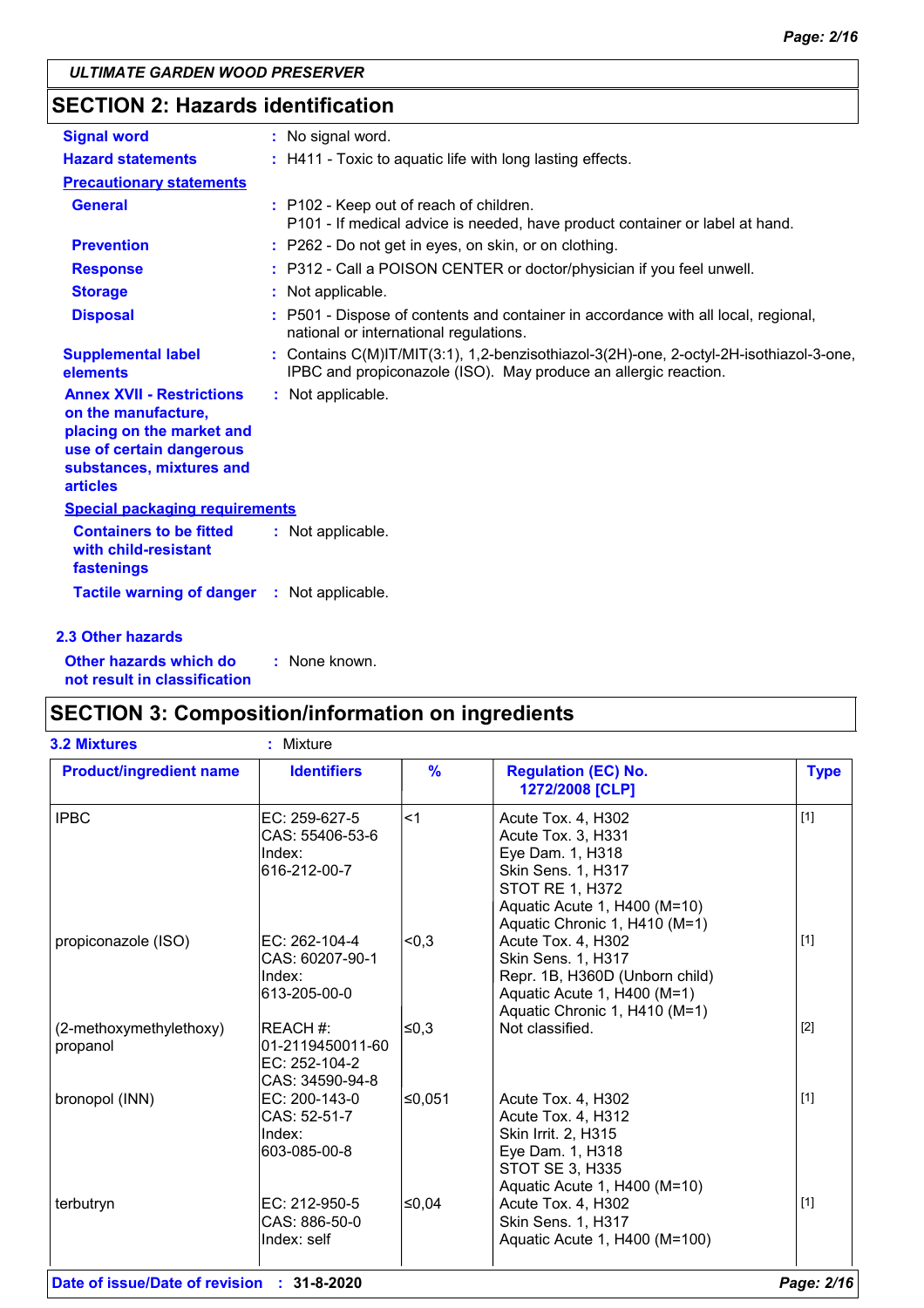# **SECTION 3: Composition/information on ingredients**

|                              | classification   |          | Aquatic Chronic 1, H410 (M=100) |       |
|------------------------------|------------------|----------|---------------------------------|-------|
| pyrithione zinc              | EC: 236-671-3    | ≤0,022   | Acute Tox. 3, H301              | $[1]$ |
|                              | CAS: 13463-41-7  |          | Acute Tox. 3, H331              |       |
|                              |                  |          | Eye Dam. 1, H318                |       |
|                              |                  |          | Aquatic Acute 1, H400 (M=100)   |       |
|                              |                  |          | Aquatic Chronic 1, H410 (M=1)   |       |
| octhilinone (ISO)            | EC: 247-761-7    | ≤0,022   | Acute Tox. 4, H302              | $[1]$ |
|                              | CAS: 26530-20-1  |          | Acute Tox. 3, H311              |       |
|                              | Index:           |          | Acute Tox. 3, H331              |       |
|                              | 613-112-00-5     |          | Skin Corr. 1B, H314             |       |
|                              |                  |          | Eye Dam. 1, H318                |       |
|                              |                  |          | Skin Sens. 1, H317              |       |
|                              |                  |          | Aquatic Acute 1, H400 (M=10)    |       |
|                              |                  |          | Aquatic Chronic 1, H410 (M=10)  |       |
| 1,2-benzisothiazol-3(2H)-one | IEC: 220-120-9   | < 0.05   | Acute Tox. 4, H302              | $[1]$ |
|                              | CAS: 2634-33-5   |          | Skin Irrit. 2, H315             |       |
|                              | Index:           |          | Eye Dam. 1, H318                |       |
|                              | 613-088-00-6     |          | Skin Sens. 1, H317              |       |
|                              |                  |          | Aquatic Acute 1, H400 (M=1)     |       |
| $C(M)$ IT/MIT $(3:1)$        | REACH #:         | < 0,0015 | Acute Tox. 3, H301              | $[1]$ |
|                              | 01-2120764691-48 |          | Acute Tox. 2, H310              |       |
|                              | CAS: 55965-84-9  |          | Acute Tox. 2, H330              |       |
|                              | Index:           |          | Skin Corr. 1C, H314             |       |
|                              | 613-167-00-5     |          | Eye Dam. 1, H318                |       |
|                              |                  |          | Skin Sens. 1A, H317             |       |
|                              |                  |          | Aquatic Acute 1, H400 (M=100)   |       |
|                              |                  |          | Aquatic Chronic 1, H410 (M=100) |       |
|                              |                  |          | See Section 16 for              |       |
|                              |                  |          | the full text of the H          |       |
|                              |                  |          | statements declared             |       |
|                              |                  |          | above.                          |       |
|                              |                  |          |                                 |       |

There are no additional ingredients present which, within the current knowledge of the supplier and in the concentrations applicable, are classified as hazardous to health or the environment, are PBTs, vPvBs or Substances of equivalent concern, or have been assigned a workplace exposure limit and hence require reporting in this section.

#### **Type**

[1] Substance classified with a health or environmental hazard

[2] Substance with a workplace exposure limit

[3] Substance meets the criteria for PBT according to Regulation (EC) No. 1907/2006, Annex XIII

[4] Substance meets the criteria for vPvB according to Regulation (EC) No. 1907/2006, Annex XIII

[5] Substance of equivalent concern

[6] Additional disclosure due to company policy

Occupational exposure limits, if available, are listed in Section 8.

### **SECTION 4: First aid measures**

#### **4.1 Description of first aid measures**

| <b>General</b>                    | : In all cases of doubt, or when symptoms persist, seek medical attention. Never give<br>anything by mouth to an unconscious person. If unconscious, place in recovery<br>position and seek medical advice. |
|-----------------------------------|-------------------------------------------------------------------------------------------------------------------------------------------------------------------------------------------------------------|
| <b>Eye contact</b>                | : Remove contact lenses, irrigate copiously with clean, fresh water, holding the<br>eyelids apart for at least 10 minutes and seek immediate medical advice.                                                |
| <b>Inhalation</b>                 | : Remove to fresh air. Keep person warm and at rest. If not breathing, if breathing is<br>irregular or if respiratory arrest occurs, provide artificial respiration or oxygen by<br>trained personnel.      |
| <b>Skin contact</b>               | : Remove contaminated clothing and shoes. Wash skin thoroughly with soap and<br>water or use recognised skin cleanser. Do NOT use solvents or thinners.                                                     |
| <b>Ingestion</b>                  | : If swallowed, seek medical advice immediately and show the container or label.<br>Keep person warm and at rest. Do NOT induce vomiting.                                                                   |
| <b>Protection of first-aiders</b> | : No action shall be taken involving any personal risk or without suitable training. It<br>may be dangerous to the person providing aid to give mouth-to-mouth resuscitation.                               |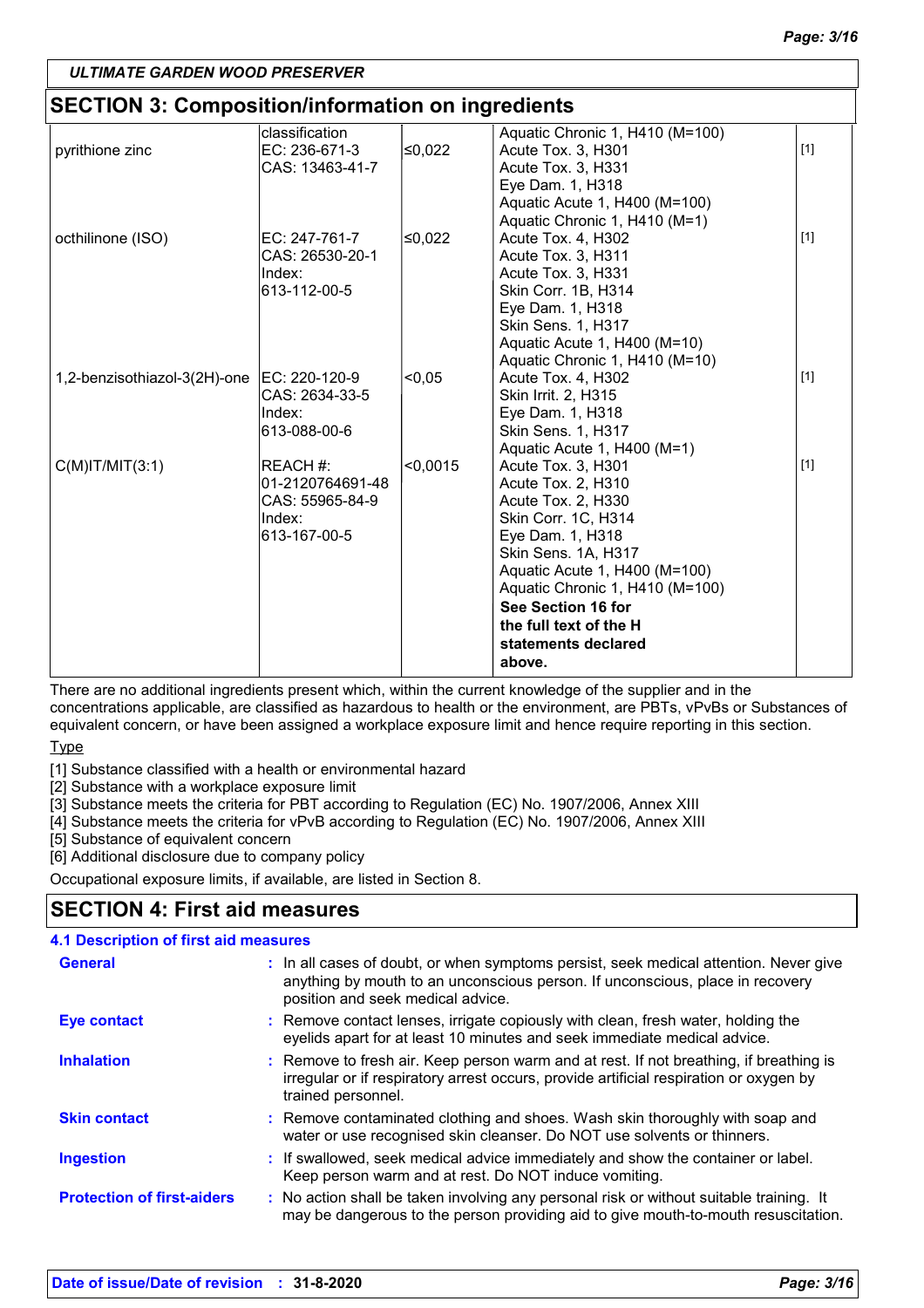### **SECTION 4: First aid measures**

#### **4.2 Most important symptoms and effects, both acute and delayed**

There are no data available on the mixture itself. The mixture has been assessed following the conventional method of the CLP Regulation (EC) No 1272/2008 and is classified for toxicological properties accordingly. See Sections 2 and 3 for details.

Exposure to component solvent vapour concentrations in excess of the stated occupational exposure limit may result in adverse health effects such as mucous membrane and respiratory system irritation and adverse effects on the kidneys, liver and central nervous system. Symptoms and signs include headache, dizziness, fatigue, muscular weakness, drowsiness and, in extreme cases, loss of consciousness.

Solvents may cause some of the above effects by absorption through the skin. Repeated or prolonged contact with the mixture may cause removal of natural fat from the skin, resulting in non-allergic contact dermatitis and absorption through the skin.

If splashed in the eyes, the liquid may cause irritation and reversible damage.

Ingestion may cause nausea, diarrhea and vomiting.

This takes into account, where known, delayed and immediate effects and also chronic effects of components from short-term and long-term exposure by oral, inhalation and dermal routes of exposure and eye contact.

Contains IPBC, propiconazole (ISO), 2-octyl-2H-isothiazol-3-one, 1,2-benzisothiazol-3(2H)-one, C(M)IT/MIT(3:1). May produce an allergic reaction.

#### **4.3 Indication of any immediate medical attention and special treatment needed**

| <b>Notes to physician</b>  | : Treat symptomatically. Contact poison treatment specialist immediately if large<br>quantities have been ingested or inhaled. |
|----------------------------|--------------------------------------------------------------------------------------------------------------------------------|
| <b>Specific treatments</b> | No specific treatment.                                                                                                         |

See toxicological information (Section 11)

| <b>SECTION 5: Firefighting measures</b>                           |                                                                                                                              |  |  |
|-------------------------------------------------------------------|------------------------------------------------------------------------------------------------------------------------------|--|--|
| 5.1 Extinguishing media<br><b>Suitable extinguishing</b><br>media | : Recommended: alcohol-resistant foam, $CO2$ , powders, water spray.                                                         |  |  |
| <b>Unsuitable extinguishing</b><br>media                          | : Do not use water jet.                                                                                                      |  |  |
|                                                                   | 5.2 Special hazards arising from the substance or mixture                                                                    |  |  |
| <b>Hazards from the</b><br>substance or mixture                   | : Fire will produce dense black smoke. Exposure to decomposition products may<br>cause a health hazard.                      |  |  |
| <b>Hazardous combustion</b><br>products                           | : Decomposition products may include the following materials: carbon monoxide,<br>carbon dioxide, smoke, oxides of nitrogen. |  |  |
| <b>5.3 Advice for firefighters</b>                                |                                                                                                                              |  |  |
| <b>Special protective actions</b><br>for fire-fighters            | : Cool closed containers exposed to fire with water. Do not release runoff from fire to<br>drains or watercourses.           |  |  |
| <b>Special protective</b><br>equipment for fire-fighters          | : Appropriate breathing apparatus may be required.                                                                           |  |  |
|                                                                   |                                                                                                                              |  |  |

### **SECTION 6: Accidental release measures**

|                                | 6.1 Personal precautions, protective equipment and emergency procedures                                                                                                                                           |
|--------------------------------|-------------------------------------------------------------------------------------------------------------------------------------------------------------------------------------------------------------------|
| For non-emergency<br>personnel | : Exclude sources of ignition and ventilate the area. Avoid breathing vapour or mist.<br>Refer to protective measures listed in sections 7 and 8.                                                                 |
| For emergency responders       | : If specialised clothing is required to deal with the spillage, take note of any<br>information in Section 8 on suitable and unsuitable materials. See also the<br>information in "For non-emergency personnel". |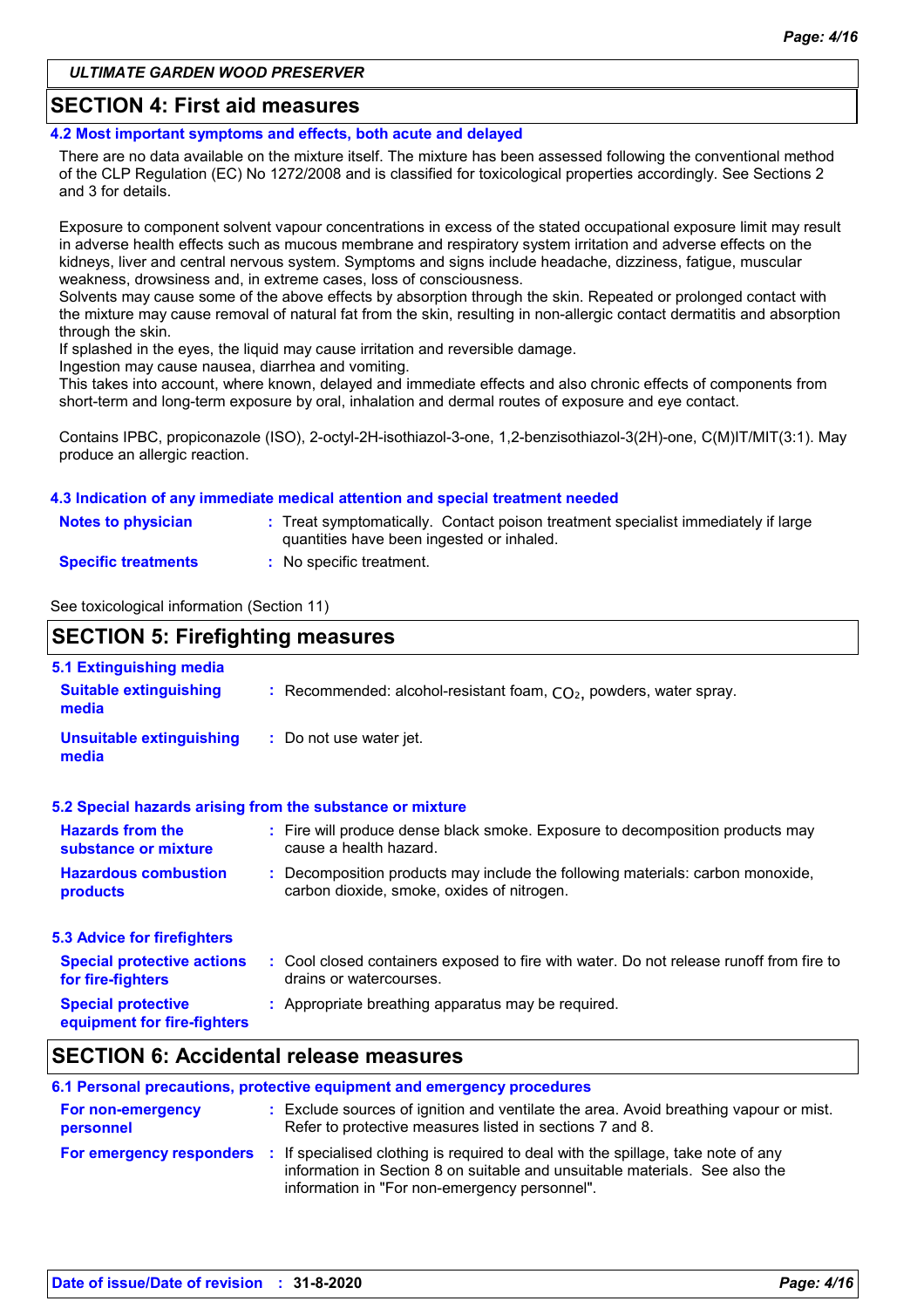### **SECTION 6: Accidental release measures**

| <b>6.2 Environmental</b><br><b>precautions</b>                        | : Do not allow to enter drains or watercourses. If the product contaminates lakes,<br>rivers, or sewers, inform the appropriate authorities in accordance with local<br>regulations.                                                                                               |
|-----------------------------------------------------------------------|------------------------------------------------------------------------------------------------------------------------------------------------------------------------------------------------------------------------------------------------------------------------------------|
| <b>6.3 Methods and material</b><br>for containment and<br>cleaning up | : Contain and collect spillage with non-combustible, absorbent material e.g. sand,<br>earth, vermiculite or diatomaceous earth and place in container for disposal<br>according to local regulations (see Section 13). Preferably clean with a detergent.<br>Avoid using solvents. |
| 6.4 Reference to other<br><b>sections</b>                             | : See Section 1 for emergency contact information.<br>See Section 8 for information on appropriate personal protective equipment.<br>See Section 13 for additional waste treatment information.                                                                                    |

### **SECTION 7: Handling and storage**

The information in this section contains generic advice and guidance. The list of Identified Uses in Section 1 should be consulted for any available use-specific information provided in the Exposure Scenario(s).

| <b>7.1 Precautions for safe</b><br>handling | : Prevent the creation of flammable or explosive concentrations of vapours in air and<br>avoid vapour concentrations higher than the occupational exposure limits.<br>In addition, the product should only be used in areas from which all naked lights and<br>other sources of ignition have been excluded. Electrical equipment should be<br>protected to the appropriate standard.<br>Mixture may charge electrostatically: always use earthing leads when transferring<br>from one container to another.<br>Operators should wear antistatic footwear and clothing and floors should be of the<br>conducting type.<br>Keep away from heat, sparks and flame. No sparking tools should be used.<br>Avoid contact with skin and eyes. Avoid the inhalation of dust, particulates, spray or<br>mist arising from the application of this mixture. Avoid inhalation of dust from<br>sanding.<br>Eating, drinking and smoking should be prohibited in areas where this material is<br>handled, stored and processed.<br>Put on appropriate personal protective equipment (see Section 8).<br>Never use pressure to empty. Container is not a pressure vessel.<br>Always keep in containers made from the same material as the original one.<br>Comply with the health and safety at work laws.<br>Do not allow to enter drains or watercourses.<br>Information on fire and explosion protection<br>Vapours are heavier than air and may spread along floors. Vapours may form<br>explosive mixtures with air. |
|---------------------------------------------|--------------------------------------------------------------------------------------------------------------------------------------------------------------------------------------------------------------------------------------------------------------------------------------------------------------------------------------------------------------------------------------------------------------------------------------------------------------------------------------------------------------------------------------------------------------------------------------------------------------------------------------------------------------------------------------------------------------------------------------------------------------------------------------------------------------------------------------------------------------------------------------------------------------------------------------------------------------------------------------------------------------------------------------------------------------------------------------------------------------------------------------------------------------------------------------------------------------------------------------------------------------------------------------------------------------------------------------------------------------------------------------------------------------------------------------------------------------------------------------------------------------|
|---------------------------------------------|--------------------------------------------------------------------------------------------------------------------------------------------------------------------------------------------------------------------------------------------------------------------------------------------------------------------------------------------------------------------------------------------------------------------------------------------------------------------------------------------------------------------------------------------------------------------------------------------------------------------------------------------------------------------------------------------------------------------------------------------------------------------------------------------------------------------------------------------------------------------------------------------------------------------------------------------------------------------------------------------------------------------------------------------------------------------------------------------------------------------------------------------------------------------------------------------------------------------------------------------------------------------------------------------------------------------------------------------------------------------------------------------------------------------------------------------------------------------------------------------------------------|

#### **7.2 Conditions for safe storage, including any incompatibilities**

Store in accordance with local regulations.

**Notes on joint storage**

Keep away from: oxidising agents, strong alkalis, strong acids.

#### **Additional information on storage conditions**

Observe label precautions. Store in a dry, cool and well-ventilated area. Keep away from heat and direct sunlight. Keep away from sources of ignition. No smoking. Prevent unauthorised access. Containers that have been opened must be carefully resealed and kept upright to prevent leakage.

| 7.3 Specific end use(s)                               |                  |
|-------------------------------------------------------|------------------|
| <b>Recommendations</b>                                | : Not available. |
| <b>Industrial sector specific</b><br><b>solutions</b> | : Not available. |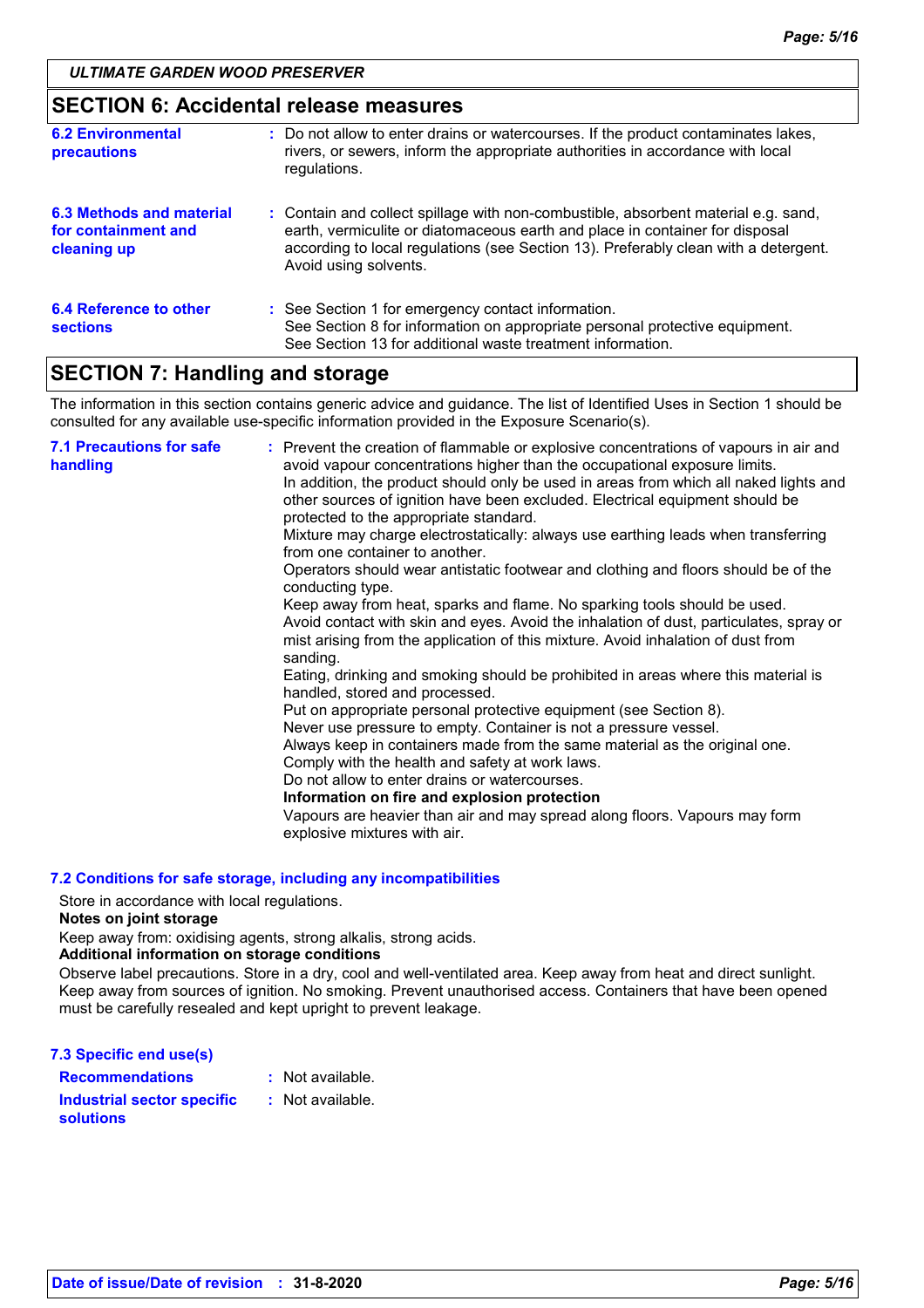### **SECTION 8: Exposure controls/personal protection**

The information in this section contains generic advice and guidance. Information is provided based on typical anticipated uses of the product. Additional measures might be required for bulk handling or other uses that could significantly increase worker exposure or environmental releases.

#### **8.1 Control parameters**

#### **Occupational exposure limits**

| <b>Product/ingredient name</b>                    |           | <b>Exposure limit values</b>                                                                                                                                                                                                                                                                                                                                                                                                                                                                                                                                                                                                                                                                                                                                                                                                                                                                                                                                                                                          |  |  |
|---------------------------------------------------|-----------|-----------------------------------------------------------------------------------------------------------------------------------------------------------------------------------------------------------------------------------------------------------------------------------------------------------------------------------------------------------------------------------------------------------------------------------------------------------------------------------------------------------------------------------------------------------------------------------------------------------------------------------------------------------------------------------------------------------------------------------------------------------------------------------------------------------------------------------------------------------------------------------------------------------------------------------------------------------------------------------------------------------------------|--|--|
| (2-methoxymethylethoxy)propanol                   |           | EH40/2005 WELs (United Kingdom (UK), 12/2011). Absorbed<br>through skin.<br>TWA: 308 mg/m <sup>3</sup> 8 hours.<br>TWA: 50 ppm 8 hours.                                                                                                                                                                                                                                                                                                                                                                                                                                                                                                                                                                                                                                                                                                                                                                                                                                                                               |  |  |
| <b>Recommended monitoring</b><br>procedures       | required. | : If this product contains ingredients with exposure limits, personal, workplace<br>atmosphere or biological monitoring may be required to determine the effectiveness<br>of the ventilation or other control measures and/or the necessity to use respiratory<br>protective equipment. Reference should be made to monitoring standards, such as<br>the following: European Standard EN 689 (Workplace atmospheres - Guidance for<br>the assessment of exposure by inhalation to chemical agents for comparison with<br>limit values and measurement strategy) European Standard EN 14042 (Workplace<br>atmospheres - Guide for the application and use of procedures for the assessment<br>of exposure to chemical and biological agents) European Standard EN 482<br>(Workplace atmospheres - General requirements for the performance of procedures<br>for the measurement of chemical agents) Reference to national guidance<br>documents for methods for the determination of hazardous substances will also be |  |  |
| <b>DNELS/DMELS</b><br>No DNELs/DMELs available.   |           |                                                                                                                                                                                                                                                                                                                                                                                                                                                                                                                                                                                                                                                                                                                                                                                                                                                                                                                                                                                                                       |  |  |
| <b>PNECs</b><br>No PNECs available                |           |                                                                                                                                                                                                                                                                                                                                                                                                                                                                                                                                                                                                                                                                                                                                                                                                                                                                                                                                                                                                                       |  |  |
| <b>8.2 Exposure controls</b>                      |           |                                                                                                                                                                                                                                                                                                                                                                                                                                                                                                                                                                                                                                                                                                                                                                                                                                                                                                                                                                                                                       |  |  |
| <b>Appropriate engineering</b><br><b>controls</b> |           | : Provide adequate ventilation. Where reasonably practicable, this should be<br>achieved by the use of local exhaust ventilation and good general extraction. If<br>these are not sufficient to maintain concentrations of particulates and solvent<br>vapours below the OEL, suitable respiratory protection must be worn.                                                                                                                                                                                                                                                                                                                                                                                                                                                                                                                                                                                                                                                                                           |  |  |
| <b>Individual protection measures</b>             |           |                                                                                                                                                                                                                                                                                                                                                                                                                                                                                                                                                                                                                                                                                                                                                                                                                                                                                                                                                                                                                       |  |  |
| <b>Hygiene measures</b>                           |           | : Wash hands, forearms and face thoroughly after handling chemical products, before<br>eating, smoking and using the lavatory and at the end of the working period.<br>Appropriate techniques should be used to remove potentially contaminated clothing.<br>Wash contaminated clothing before reusing. Ensure that eyewash stations and<br>safety showers are close to the workstation location.                                                                                                                                                                                                                                                                                                                                                                                                                                                                                                                                                                                                                     |  |  |
| <b>Eye/face protection</b>                        |           | : Use safety eyewear designed to protect against splash of liquids.                                                                                                                                                                                                                                                                                                                                                                                                                                                                                                                                                                                                                                                                                                                                                                                                                                                                                                                                                   |  |  |
| <b>Skin protection</b>                            |           |                                                                                                                                                                                                                                                                                                                                                                                                                                                                                                                                                                                                                                                                                                                                                                                                                                                                                                                                                                                                                       |  |  |
| <b>Hand protection</b>                            |           |                                                                                                                                                                                                                                                                                                                                                                                                                                                                                                                                                                                                                                                                                                                                                                                                                                                                                                                                                                                                                       |  |  |
| <b>Gloves</b>                                     | material. | : When prolonged or frequently repeated contact may occur, a glove with a protection<br>class of 6 (breakthrough time >480 minutes according to EN374) is recommended.<br>Recommended gloves: Viton ® or Nitrile, thickness ≥ 0.38 mm.<br>When only brief contact is expected, a glove with protection class of 2 or higher<br>(breakthrough time > 30 minutes according to EN374) is recommended.<br>Recommended gloves: Nitrile, thickness ≥ 0.12 mm.<br>Gloves should be replaced regularly and if there is any sign of damage to the glove                                                                                                                                                                                                                                                                                                                                                                                                                                                                        |  |  |
| <b>Body protection</b>                            |           | The performance or effectiveness of the glove may be reduced by physical/chemical<br>damage and poor maintenance.<br>: Personnel should wear antistatic clothing made of natural fibres or of high-                                                                                                                                                                                                                                                                                                                                                                                                                                                                                                                                                                                                                                                                                                                                                                                                                   |  |  |
|                                                   |           | temperature-resistant synthetic fibres.                                                                                                                                                                                                                                                                                                                                                                                                                                                                                                                                                                                                                                                                                                                                                                                                                                                                                                                                                                               |  |  |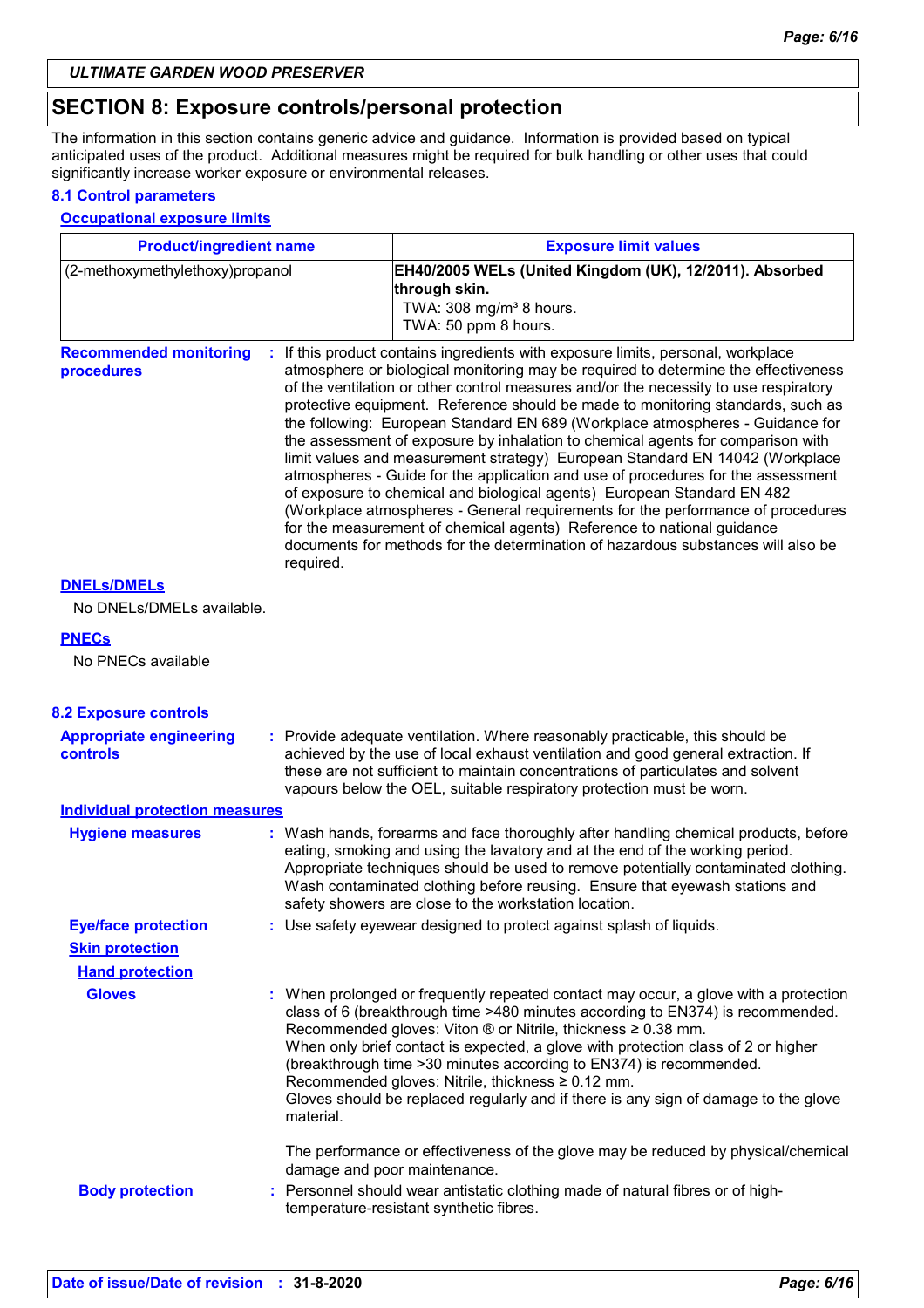# **SECTION 8: Exposure controls/personal protection**

| <b>Other skin protection</b>  | : Appropriate footwear and any additional skin protection measures should be<br>selected based on the task being performed and the risks involved and should be<br>approved by a specialist before handling this product.                                                                                                                                                                                                                                                                                                                                                                                                                                                               |
|-------------------------------|-----------------------------------------------------------------------------------------------------------------------------------------------------------------------------------------------------------------------------------------------------------------------------------------------------------------------------------------------------------------------------------------------------------------------------------------------------------------------------------------------------------------------------------------------------------------------------------------------------------------------------------------------------------------------------------------|
| <b>Respiratory protection</b> | : If workers are exposed to concentrations above the exposure limit, they must use<br>appropriate, certified respirators.                                                                                                                                                                                                                                                                                                                                                                                                                                                                                                                                                               |
|                               | OLD LEAD-BASED PAINTS:                                                                                                                                                                                                                                                                                                                                                                                                                                                                                                                                                                                                                                                                  |
|                               | When surfaces are to be prepared for painting, account should be taken of the age<br>of the property and the possibility that lead-pigmented paint might be present. There<br>is a possibility that ingestion or inhalation of scrapings or dust arising from the<br>preparation work could cause health effects. As a working rule you should assume<br>that this will be the case if the age of the property is pre 1960.                                                                                                                                                                                                                                                             |
|                               | Where possible wet sanding or chemical stripping methods should be used with<br>surfaces of this type to avoid the creation of dust. When dry sanding cannot be<br>avoided, and effective local exhaust ventilation is not available, it is recommended<br>that a dust respirator is worn, that is approved for use with lead dusts, and its type<br>selected on the basis of the COSHH assessment, taking into account the<br>Workplace Exposure Limit for lead in air. Furthermore, steps should be taken to<br>ensure containment of the dusts created, and that all practicable measures are<br>taken to clean up thoroughly all deposits of dusts in and around the affected area. |
|                               | Respiratory protection in case of dust or spray mist formation. (particle filter EN143<br>type P2) Respiratory protection in case of vapour formation. (half mask with<br>combination filter A2-P2 til concentrations of 0,5 Vol%.)                                                                                                                                                                                                                                                                                                                                                                                                                                                     |
|                               | The current Control of Lead at Work Regulations approved code of practice should<br>be consulted for advice on protective clothing and personal hygiene precautions.<br>Care should also be taken to exclude visitors, members of the household and<br>especially children from the affected area, during the actual work and the<br>subsequent clean up operations. All scrapings, dust, etc. should be disposed of by<br>the professional painting contractor as Hazardous Waste.                                                                                                                                                                                                     |
|                               | Extra precautions will also need to be taken when burning off old lead-based paints<br>because fumes containing lead will be produced. It is recommended that a<br>respirator, approved for use with particulate fumes of lead is selected on the basis<br>of the COSHH assessment, taking into account the Workplace Exposure Limit for<br>lead in air. Similar precautions to those given above about sanding should be taken<br>with reference to protective clothing, disposal of scrapings and dusts, and exclusion<br>of other personnel and especially children from the building during actual work and<br>the subsequent clean up operations.                                  |
|                               | Avoid the inhalation of dust. Wear suitable face mask if dry sanding. Special<br>precautions should be taken during surface preparation of pre-1960s paint surfaces<br>over wood and metal as they may contain harmful lead.<br><b>OLD LEAD-BASED PAINTS:</b>                                                                                                                                                                                                                                                                                                                                                                                                                           |
|                               | When surfaces are to be prepared for painting, account should be taken of the<br>age of the property and the possibility that lead-pigmented paint might be present.<br>There is a possibility that ingestion or inhalation of scrapings or dust arising from<br>the preparation work could cause health effects. As a working rule you should<br>assume that this will be the case if the age of the property is pre 1960.                                                                                                                                                                                                                                                             |
|                               | Where possible wet sanding or chemical stripping methods should be used with<br>surfaces of this type to avoid the creation of dust. When dry sanding cannot be<br>avoided, and effective local exhaust ventilation is not available, it is recommended<br>that a dust respirator is worn, that is approved for use with lead dusts, and its type<br>selected on the basis of the COSHH assessment, taking into account the<br>Workplace Exposure Limit for lead in air. Furthermore, steps should be taken to<br>ensure containment of the dusts created, and that all practicable measures are<br>taken to clean up thoroughly all deposits of dusts in and around the affected area. |
|                               | Respiratory protection in case of dust or spray mist formation. (particle filter                                                                                                                                                                                                                                                                                                                                                                                                                                                                                                                                                                                                        |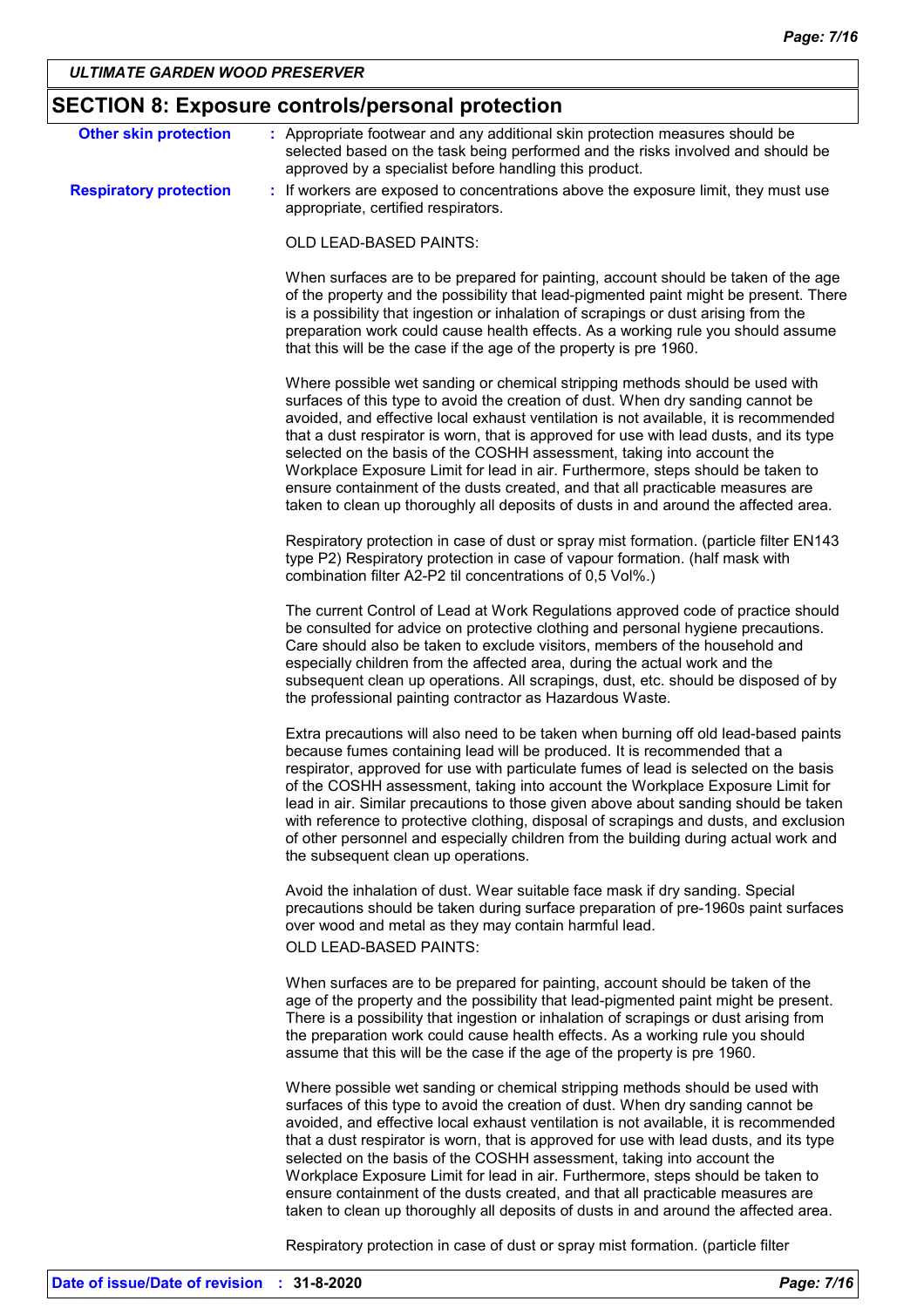### **SECTION 8: Exposure controls/personal protection**

EN143 type P2) Respiratory protection in case of vapour formation. (half mask with combination filter A2-P2 til concentrations of 0,5 Vol%.)

|                                           | The current Control of Lead at Work Regulations approved code of practice<br>should be consulted for advice on protective clothing and personal hygiene<br>precautions. Care should also be taken to exclude visitors, members of the<br>household and especially children from the affected area, during the actual work<br>and the subsequent clean up operations. All scrapings, dust, etc. should be<br>disposed of by the professional painting contractor as Hazardous Waste.                                                                                                                                                                    |
|-------------------------------------------|--------------------------------------------------------------------------------------------------------------------------------------------------------------------------------------------------------------------------------------------------------------------------------------------------------------------------------------------------------------------------------------------------------------------------------------------------------------------------------------------------------------------------------------------------------------------------------------------------------------------------------------------------------|
|                                           | Extra precautions will also need to be taken when burning off old lead-based<br>paints because fumes containing lead will be produced. It is recommended that a<br>respirator, approved for use with particulate fumes of lead is selected on the basis<br>of the COSHH assessment, taking into account the Workplace Exposure Limit for<br>lead in air. Similar precautions to those given above about sanding should be taken<br>with reference to protective clothing, disposal of scrapings and dusts, and<br>exclusion of other personnel and especially children from the building during<br>actual work and the subsequent clean up operations. |
|                                           | Avoid the inhalation of dust. Wear suitable face mask if dry sanding. Special<br>precautions should be taken during surface preparation of pre-1960s paint<br>surfaces over wood and metal as they may contain harmful lead.                                                                                                                                                                                                                                                                                                                                                                                                                           |
| <b>Environmental exposure</b><br>controls | : Do not allow to enter drains or watercourses.                                                                                                                                                                                                                                                                                                                                                                                                                                                                                                                                                                                                        |

# **SECTION 9: Physical and chemical properties**

### **9.1. Information on basic physical and chemical properties**

| <b>Appearance</b>                                                  |    |                                                          |
|--------------------------------------------------------------------|----|----------------------------------------------------------|
| <b>Physical state</b>                                              |    | $:$ Liquid.                                              |
| <b>Colour</b>                                                      |    | : Various: See label.                                    |
| <b>Odour</b>                                                       |    | Not available.                                           |
| <b>Odour threshold</b>                                             |    | $\cdot$ Not available.                                   |
| pH                                                                 |    | Not available.                                           |
| <b>Melting point/freezing point</b>                                |    | $:$ Not available.                                       |
| Initial boiling point and boiling<br>range                         | t. | $100^{\circ}$ C                                          |
| <b>Flash point</b>                                                 |    | : Not applicable.                                        |
| <b>Evaporation rate</b>                                            |    | : Not available.                                         |
| <b>Upper/lower flammability or</b><br>explosive limits             |    | $:$ Not available.                                       |
| <b>Vapour pressure</b>                                             |    | $:$ Not available.                                       |
| <b>Vapour density</b>                                              |    | : Not available.                                         |
| <b>Relative density</b>                                            |    | : 1,033                                                  |
| <b>Solubility(ies)</b>                                             |    | : Easily soluble in the following materials: cold water. |
| <b>Partition coefficient: n-octanol/ : Not available.</b><br>water |    |                                                          |
| <b>Auto-ignition temperature</b>                                   |    | : Not available.                                         |
| <b>Decomposition temperature</b>                                   |    | : Not available.                                         |
| <b>Viscosity</b>                                                   |    | Kinematic (room temperature): $1,55$ cm <sup>2</sup> /s  |
| <b>Explosive properties</b>                                        |    | : Not available.                                         |
| <b>Oxidising properties</b>                                        |    | $:$ Not available.                                       |
| 9.2. Other information                                             |    |                                                          |
| <b>Solubility in water</b>                                         |    | : Not available.                                         |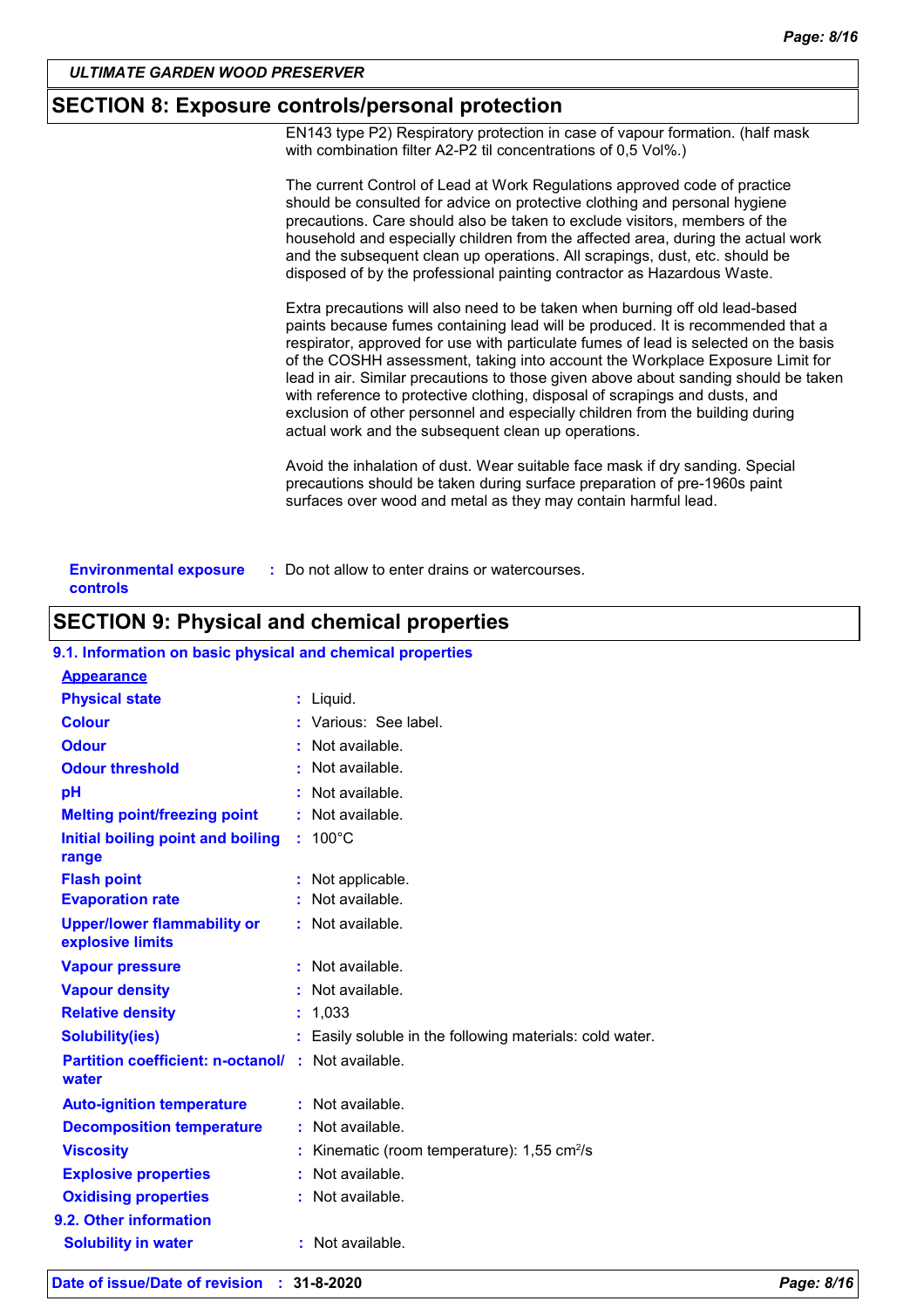### **SECTION 10: Stability and reactivity**

| <b>SECTION 11: Toxicological information</b>      |                                                                                                                                     |
|---------------------------------------------------|-------------------------------------------------------------------------------------------------------------------------------------|
| <b>10.6 Hazardous</b><br>decomposition products   | : Decomposition products may include the following materials: carbon monoxide,<br>carbon dioxide, smoke, oxides of nitrogen.        |
| 10.5 Incompatible materials                       | : Keep away from the following materials to prevent strong exothermic reactions:<br>oxidising agents, strong alkalis, strong acids. |
| <b>10.4 Conditions to avoid</b>                   | : When exposed to high temperatures may produce hazardous decomposition<br>products.                                                |
| <b>10.3 Possibility of</b><br>hazardous reactions | : Under normal conditions of storage and use, hazardous reactions will not occur.                                                   |
| <b>10.2 Chemical stability</b>                    | : Stable under recommended storage and handling conditions (see Section 7).                                                         |
| <b>10.1 Reactivity</b>                            | : No specific test data related to reactivity available for this product or its ingredients.                                        |

# **11.1 Information on toxicological effects**

There are no data available on the mixture itself. The mixture has been assessed following the conventional method of the CLP Regulation (EC) No 1272/2008 and is classified for toxicological properties accordingly. See Sections 2 and 3 for details.

Exposure to component solvent vapour concentrations in excess of the stated occupational exposure limit may result in adverse health effects such as mucous membrane and respiratory system irritation and adverse effects on the kidneys, liver and central nervous system. Symptoms and signs include headache, dizziness, fatigue, muscular weakness, drowsiness and, in extreme cases, loss of consciousness.

Solvents may cause some of the above effects by absorption through the skin. Repeated or prolonged contact with the mixture may cause removal of natural fat from the skin, resulting in non-allergic contact dermatitis and absorption through the skin.

If splashed in the eyes, the liquid may cause irritation and reversible damage.

Ingestion may cause nausea, diarrhea and vomiting.

This takes into account, where known, delayed and immediate effects and also chronic effects of components from short-term and long-term exposure by oral, inhalation and dermal routes of exposure and eye contact.

Contains IPBC, propiconazole (ISO), 2-octyl-2H-isothiazol-3-one, 1,2-benzisothiazol-3(2H)-one, C(M)IT/MIT(3:1). May produce an allergic reaction.

#### **Acute toxicity**

| <b>Product/ingredient name</b>                              | <b>Result</b>                        | <b>Species</b>    | <b>Dose</b>                                     | <b>Exposure</b> |
|-------------------------------------------------------------|--------------------------------------|-------------------|-------------------------------------------------|-----------------|
| <b>IPBC</b><br>(2-methoxymethylethoxy)<br><i>I</i> propanol | LD50 Oral<br>LD50 Dermal             | Rat<br>Rabbit     | 1470 mg/kg<br>10 mL/kg                          |                 |
|                                                             | LD50 Oral<br>ILD50 Oral<br>LD50 Oral | Dog<br>Rat<br>Rat | 7500 mg/kg<br>$5,5 \text{ mL/kg}$<br>5400 uL/kg |                 |
| terbutryn                                                   | <b>LC50 Inhalation Vapour</b>        | Rat               | $>8$ g/m <sup>3</sup>                           | 4 hours         |

**Conclusion/Summary :** Not available.

**Acute toxicity estimates**

| <b>Route</b>         | <b>ATE value</b> |  |
|----------------------|------------------|--|
| Inhalation (gases)   | 73676,5 ppm      |  |
| Inhalation (vapours) | 315,8 mg/l       |  |

**Irritation/Corrosion**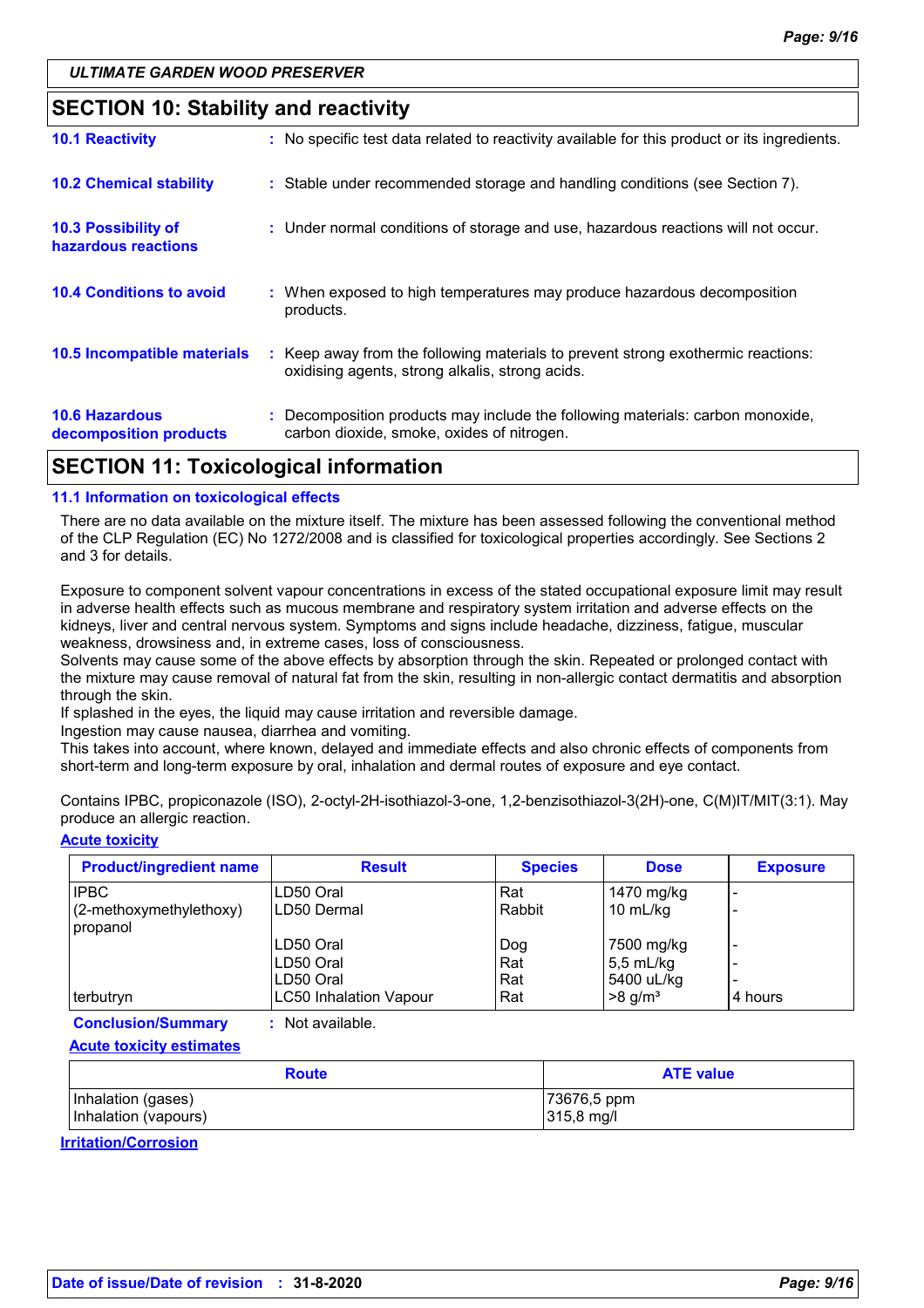### **SECTION 11: Toxicological information**

| <b>Product/ingredient name</b>      | <b>Result</b>            | <b>Species</b> | <b>Score</b>             | <b>Exposure</b>            | <b>Observation</b> |
|-------------------------------------|--------------------------|----------------|--------------------------|----------------------------|--------------------|
| (2-methoxymethylethoxy)<br>propanol | Eyes - Mild irritant     | Human          |                          | 8 milligrams               |                    |
|                                     | Eyes - Mild irritant     | Rabbit         | $\overline{\phantom{a}}$ | 24 hours 500<br>milligrams |                    |
|                                     | Skin - Mild irritant     | Rabbit         | L,                       | 500<br>milligrams          |                    |
| bronopol (INN)                      | Skin - Moderate irritant | Human          | $\overline{\phantom{a}}$ | 10 milligrams              |                    |
|                                     | Skin - Mild irritant     | Rabbit         | $\overline{a}$           | 24 hours 500<br>milligrams |                    |
|                                     | Skin - Moderate irritant | Rabbit         | $\overline{\phantom{a}}$ | 80 milligrams              |                    |
| terbutryn                           | Eyes - Moderate irritant | Rabbit         | $\overline{\phantom{a}}$ | 76 milligrams              |                    |
|                                     | Skin - Mild irritant     | Rabbit         | $\overline{\phantom{a}}$ | 380<br>milligrams          |                    |
| octhilinone (ISO)                   | Eyes - Severe irritant   | Rabbit         | $\overline{a}$           | 100<br>milligrams          |                    |
| 1,2-benzisothiazol-3(2H)-one        | Skin - Mild irritant     | Human          | $\overline{a}$           | 48 hours 5<br>Percent      |                    |
| $C(M)$ IT/MIT $(3:1)$               | Skin - Severe irritant   | Human          | $\blacksquare$           | 0.01 Percent               |                    |
| <b>Conclusion/Summary</b>           | : Not available.         |                |                          |                            |                    |
| <b>Sensitisation</b>                |                          |                |                          |                            |                    |
| <b>Conclusion/Summary</b>           | : Not available.         |                |                          |                            |                    |
| <b>Mutagenicity</b>                 |                          |                |                          |                            |                    |
| <b>Conclusion/Summary</b>           | : Not available.         |                |                          |                            |                    |
| <b>Carcinogenicity</b>              |                          |                |                          |                            |                    |
| <b>Conclusion/Summary</b>           | : Not available.         |                |                          |                            |                    |
| <b>Reproductive toxicity</b>        |                          |                |                          |                            |                    |
| <b>Conclusion/Summary</b>           | : Not available.         |                |                          |                            |                    |
| <b>Teratogenicity</b>               |                          |                |                          |                            |                    |
| <b>Conclusion/Summary</b>           | : Not available.         |                |                          |                            |                    |

### **Specific target organ toxicity (single exposure)**

| <b>Product/ingredient name</b> | <b>Category</b> | <b>Route of</b><br>exposure | <b>Target organs</b>                     |
|--------------------------------|-----------------|-----------------------------|------------------------------------------|
| bronopol (INN)                 | Category 3      | Not applicable.             | Respiratory tract<br><b>l</b> irritation |

#### **Specific target organ toxicity (repeated exposure)**

| <b>Product/ingredient name</b> | <b>Category</b> | <b>Route of</b><br>exposure | <b>Target organs</b> |
|--------------------------------|-----------------|-----------------------------|----------------------|
| <b>IPBC</b>                    | Category 1      | Not determined              | Not determined       |

### **Aspiration hazard**

Not available.

### **Other information :**

### : Not available.

### **SECTION 12: Ecological information**

### **12.1 Toxicity**

There are no data available on the mixture itself. Do not allow to enter drains or watercourses.

The mixture has been assessed following the summation method of the CLP Regulation (EC) No 1272/2008 and is classified for eco-toxicological properties accordingly. See Sections 2 and 3 for details.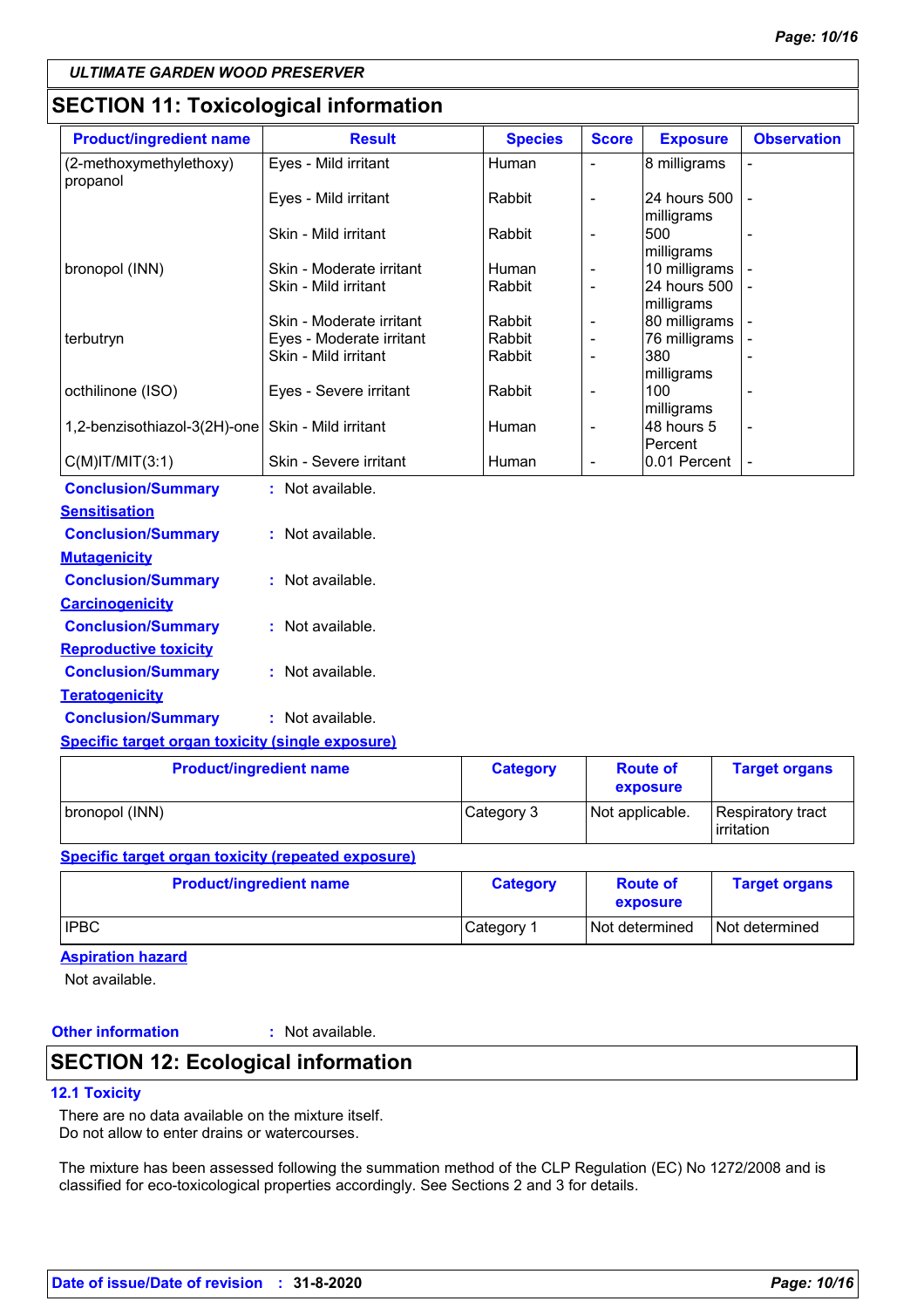# **SECTION 12: Ecological information**

|                                     | <b>Species</b>                                                                             | <b>Exposure</b> |
|-------------------------------------|--------------------------------------------------------------------------------------------|-----------------|
| Acute EC50 0,022 mg/l               | Algae - Scenedesmus                                                                        | 72 hours        |
|                                     | subspicatus                                                                                |                 |
| Acute EC50 0,16 ppm Fresh water     | Daphnia - Daphnia magna                                                                    | 48 hours        |
| Acute LC50 72 ppb Fresh water       | Fish - Oncorhynchus mykiss                                                                 | 96 hours        |
| Acute LC50 67 µg/l Fresh water      | Fish - Oncorhynchus mykiss -                                                               | 96 hours        |
|                                     | Juvenile (Fledgling, Hatchling,                                                            |                 |
|                                     | Weanling)                                                                                  |                 |
| Acute IC50 0,76 mg/l                | Algae - Skeletonema costatum                                                               | 72 hours        |
| Acute LC50 6,8 mg/l                 | Fish - Cyprinus Caprio                                                                     | 96 hours        |
| Acute LC50 2,6 mg/l                 | Fish - Leistomus xanthurus                                                                 | 96 hours        |
| Acute LC50 6,4 mg/l                 | Fish - Lepomis Macrochirus                                                                 | 96 hours        |
| Acute LC50 5,3 mg/l                 | Fish - Oncorhynchus Mykiss                                                                 | 96 hours        |
| Chronic EC50 0,51 mg/l              | Daphnia - Mysidopsis bahia                                                                 | 48 hours        |
| Acute EC50 0,02 ppm Fresh water     | Algae - Scenedesmus<br>subspicatus                                                         | 96 hours        |
| Acute EC50 1,6 ppm Fresh water      | Daphnia - Daphnia magna                                                                    | 48 hours        |
| Acute LC50 11,17 ppm Fresh water    | Fish - Lepomis macrochirus                                                                 | 96 hours        |
| Chronic NOEC 1,94 ppm               | Fish - Oncorhynchus mykiss                                                                 | 49 days         |
| Acute EC50 1,4 to 2,66 mg/l         | Daphnia                                                                                    | 48 hours        |
| Acute IC50 0,0036 mg/l              | Algae - (Selenastrum                                                                       | 72 hours        |
|                                     | capricornutum                                                                              |                 |
| Acute LC50 1,3 mg/l                 | Fish - Lepomis Macrochirus                                                                 | 96 hours        |
| Acute LC50 1,1 mg/l                 | Fish - Oncorhynchus Mykiss                                                                 | 96 hours        |
| Acute EC50 0,51 µg/l Marine water   | Algae - Thalassiosira                                                                      | 96 hours        |
|                                     | pseudonana                                                                                 |                 |
| Acute EC50 8,25 ppb Fresh water     | Daphnia - Daphnia magna                                                                    | 48 hours        |
| Acute LC50 2,68 ppb Fresh water     | Fish - Pimephales promelas                                                                 | 96 hours        |
| Chronic EC10 0,36 µg/l Marine water | Algae - Thalassiosira                                                                      | 96 hours        |
|                                     | pseudonana                                                                                 |                 |
| Chronic NOEC 2,7 ppb Fresh water    | Daphnia - Daphnia magna                                                                    | 21 days         |
| Acute EC50 107 ppb Fresh water      | Daphnia - Daphnia magna                                                                    | 48 hours        |
| Acute LC50 47 ppb Fresh water       | Fish - Oncorhynchus mykiss                                                                 | 96 hours        |
| Chronic NOEC 74 ppb Fresh water     | Daphnia - Daphnia magna                                                                    | 21 days         |
| Chronic NOEC 8,5 ppb                | Fish - Pimephales promelas                                                                 | 35 days         |
|                                     | Daphnia - Daphnia magna                                                                    | 48 hours        |
|                                     | Daphnia - Pseudomonas putia                                                                | 16 hours        |
|                                     | Algae - Pseudokirchneriella                                                                | 72 hours        |
|                                     | subcapitata                                                                                |                 |
|                                     | Fish - Ochorhyncus mykiss                                                                  | 96 hours        |
|                                     | Acute EC50 1,5 mg/l<br>Acute EC50 0,4 mg/l<br>Acute IC50 0,067 mg/l<br>Acute LC50 1,3 mg/l |                 |

#### **12.2 Persistence and degradability**

**Conclusion/Summary :** Not available.

| <b>Product/ingredient name</b> | <b>Aquatic half-life</b> | <b>Photolysis</b> | <b>Biodegradability</b> |
|--------------------------------|--------------------------|-------------------|-------------------------|
| <b>IPBC</b>                    |                          |                   | Readily                 |

### **12.3 Bioaccumulative potential**

| <b>Product/ingredient name</b> | LogP <sub>ow</sub> | <b>BCF</b> | <b>Potential</b> |
|--------------------------------|--------------------|------------|------------------|
| <b>IPBC</b>                    | 2,81               |            | low              |
| propiconazole (ISO)            | 3,72               |            | low              |
| (2-methoxymethylethoxy)        | 0.004              |            | low              |
| propanol                       |                    |            |                  |
| bronopol (INN)                 | 0,18               |            | low              |
| terbutryn                      | 3,74               |            | llow             |
| pyrithione zinc                | 0,9                | 11         | low              |
| octhilinone (ISO)              | 2,45               |            | low              |

#### **12.4 Mobility in soil**

| Date of issue/Date of revision : 31-8-202 |
|-------------------------------------------|
|-------------------------------------------|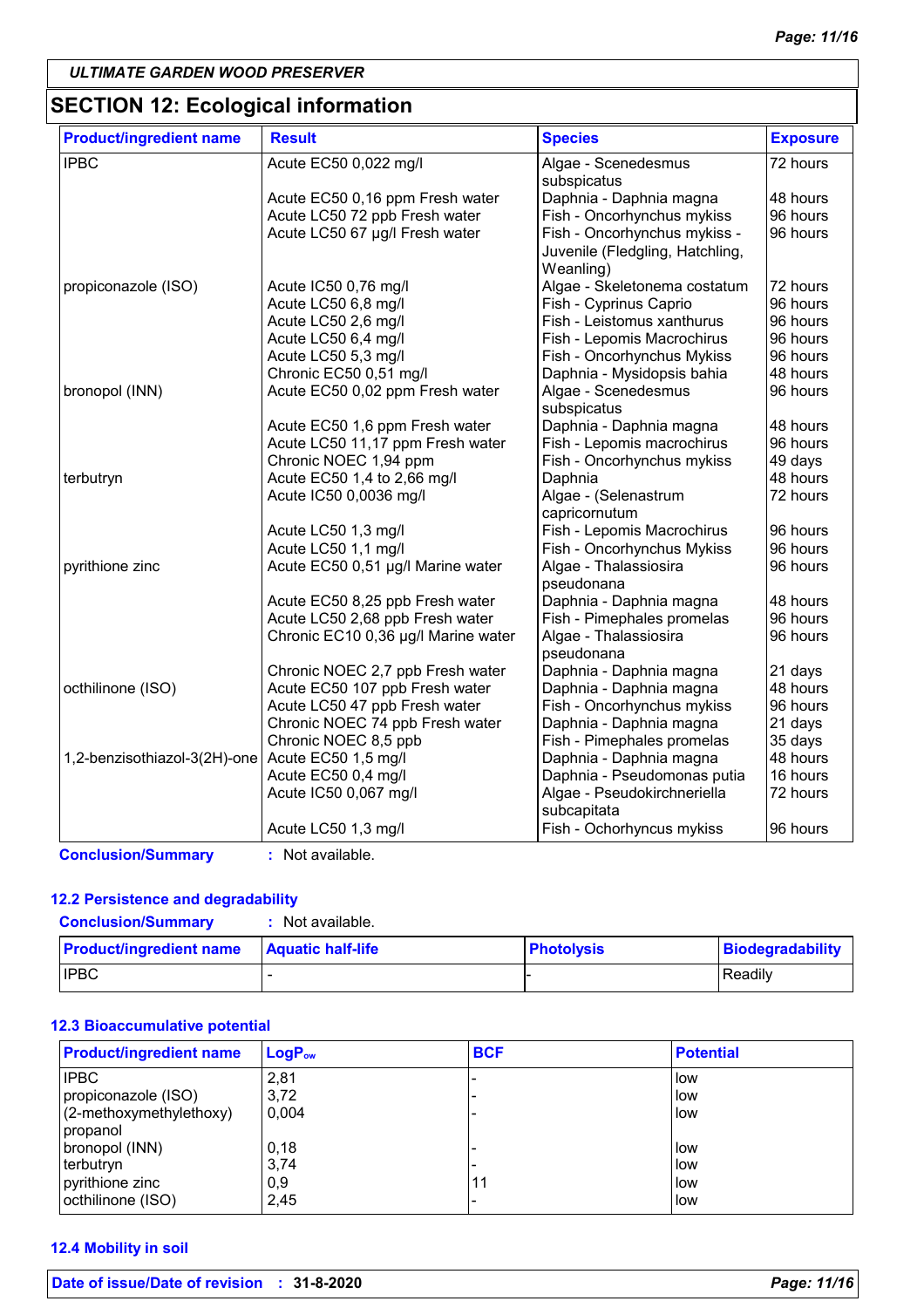### **SECTION 12: Ecological information**

| <b>Soil/water partition</b><br><b>coefficient (Koc)</b> | : Not available.                                                           |
|---------------------------------------------------------|----------------------------------------------------------------------------|
| <b>Mobility</b>                                         | : Not available.                                                           |
| 12.5 Results of PBT and vPvB assessment                 |                                                                            |
| <b>PBT</b>                                              | : Not applicable.<br>P: Not available. B: Not available. T: Not available. |
| <b>vPvB</b>                                             | : Not applicable.<br>vP: Not available, vB: Not available.                 |

**12.6 Other adverse effects** : No known significant effects or critical hazards.

### **SECTION 13: Disposal considerations**

The information in this section contains generic advice and guidance. The list of Identified Uses in Section 1 should be consulted for any available use-specific information provided in the Exposure Scenario(s).

#### **13.1 Waste treatment methods**

| <b>Product</b>                 |                                                                                                                                                                                                                                                                                                                                                                                                                                                                                                                                                    |  |  |
|--------------------------------|----------------------------------------------------------------------------------------------------------------------------------------------------------------------------------------------------------------------------------------------------------------------------------------------------------------------------------------------------------------------------------------------------------------------------------------------------------------------------------------------------------------------------------------------------|--|--|
| <b>Methods of disposal</b>     | The generation of waste should be avoided or minimised wherever possible.<br>Disposal of this product, solutions and any by-products should at all times comply<br>with the requirements of environmental protection and waste disposal legislation<br>and any regional local authority requirements. Dispose of surplus and non-<br>recyclable products via a licensed waste disposal contractor. Waste should not be<br>disposed of untreated to the sewer unless fully compliant with the requirements of<br>all authorities with jurisdiction. |  |  |
| <b>Hazardous waste</b>         | : The classification of the product may meet the criteria for a hazardous waste.                                                                                                                                                                                                                                                                                                                                                                                                                                                                   |  |  |
| <b>Disposal considerations</b> | Do not allow to enter drains or watercourses.<br>Dispose of according to all federal, state and local applicable regulations.<br>If this product is mixed with other wastes, the original waste product code may no<br>longer apply and the appropriate code should be assigned.<br>For further information, contact your local waste authority.                                                                                                                                                                                                   |  |  |
| <b>Packaging</b>               |                                                                                                                                                                                                                                                                                                                                                                                                                                                                                                                                                    |  |  |
| <b>Methods of disposal</b>     | : The generation of waste should be avoided or minimised wherever possible. Waste<br>packaging should be recycled. Incineration or landfill should only be considered<br>when recycling is not feasible.                                                                                                                                                                                                                                                                                                                                           |  |  |
| <b>Disposal considerations</b> | Using information provided in this safety data sheet, advice should be obtained from<br>the relevant waste authority on the classification of empty containers.<br>Empty containers must be scrapped or reconditioned.<br>Dispose of containers contaminated by the product in accordance with local or<br>national legal provisions.                                                                                                                                                                                                              |  |  |
| <b>Type of packaging</b>       | European waste catalogue (EWC)                                                                                                                                                                                                                                                                                                                                                                                                                                                                                                                     |  |  |
| <b>CEPE Paint Guidelines</b>   | 15 01 10*<br>packaging containing residues of or contaminated by<br>hazardous substances                                                                                                                                                                                                                                                                                                                                                                                                                                                           |  |  |
| <b>Special precautions</b>     | : This material and its container must be disposed of in a safe way. Care should be<br>taken when handling emptied containers that have not been cleaned or rinsed out.<br>Empty containers or liners may retain some product residues. Avoid dispersal of<br>spilt material and runoff and contact with soil, waterways, drains and sewers.                                                                                                                                                                                                       |  |  |

### **SECTION 14: Transport information**

### **Information pertaining to IATA and ADN is considered not relevant since the material is not packaged in the correct approved packaging required of these methods of transport.**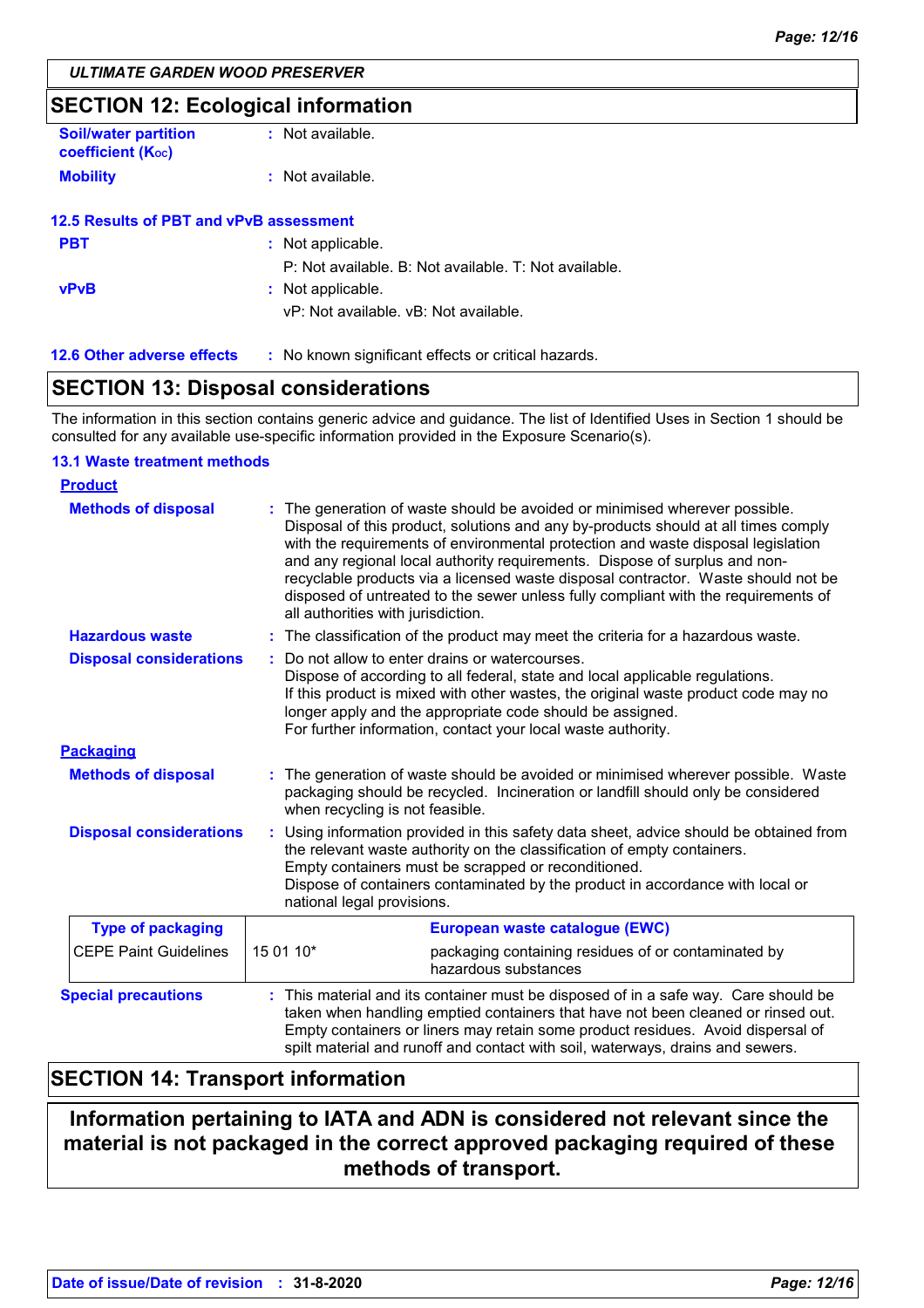|                                                                                             | <b>ADR</b>                                                                                                                                                                                                             | <b>IMDG</b>                                                                                                                                                                                                |
|---------------------------------------------------------------------------------------------|------------------------------------------------------------------------------------------------------------------------------------------------------------------------------------------------------------------------|------------------------------------------------------------------------------------------------------------------------------------------------------------------------------------------------------------|
| 14.1 UN number                                                                              | <b>UN3082</b>                                                                                                                                                                                                          | <b>UN3082</b>                                                                                                                                                                                              |
| 14.2 UN proper<br>shipping name                                                             | ENVIRONMENTALLY HAZARDOUS<br>SUBSTANCE, LIQUID, N.O.S. (IPBC)                                                                                                                                                          | ENVIRONMENTALLY HAZARDOUS<br>SUBSTANCE, LIQUID, N.O.S. (IPBC). Marine<br>pollutant (IPBC)                                                                                                                  |
| <b>14.3 Transport</b><br>hazard class(es)                                                   |                                                                                                                                                                                                                        |                                                                                                                                                                                                            |
| <b>Class</b>                                                                                | 9                                                                                                                                                                                                                      | 9                                                                                                                                                                                                          |
| <b>Subsidiary class</b>                                                                     |                                                                                                                                                                                                                        |                                                                                                                                                                                                            |
| <b>14.4 Packing group</b>                                                                   | $\mathbf{III}$                                                                                                                                                                                                         | $\mathbf{III}$                                                                                                                                                                                             |
| 14.5<br><b>Environmental</b><br>hazards                                                     |                                                                                                                                                                                                                        |                                                                                                                                                                                                            |
| <b>Marine pollutant</b>                                                                     | Yes.                                                                                                                                                                                                                   | Yes.                                                                                                                                                                                                       |
| <b>Marine pollutant</b><br><b>substances</b>                                                |                                                                                                                                                                                                                        | <b>IPBC</b>                                                                                                                                                                                                |
| <b>14.6 Special</b><br>precautions for<br>user                                              | Transport within user's premises: always<br>transport in closed containers that are upright<br>and secure. Ensure that persons transporting<br>the product know what to do in the event of an<br>accident or spillage. |                                                                                                                                                                                                            |
| <b>HI/Kemler number</b>                                                                     | 90                                                                                                                                                                                                                     |                                                                                                                                                                                                            |
| <b>Emergency</b><br>schedules (EmS)                                                         |                                                                                                                                                                                                                        | F-A, S-F                                                                                                                                                                                                   |
| <b>14.7 Transport in bulk</b><br>according to Annex II of<br><b>MARPOL and the IBC Code</b> | : Not applicable.                                                                                                                                                                                                      |                                                                                                                                                                                                            |
| <b>Additional</b><br><b>information</b>                                                     | This product is not regulated as a dangerous<br>good when transported in sizes of ≤5 L or ≤5 kg,<br>provided the packagings meet the general<br>provisions of 4.1.1.1, 4.1.1.2 and 4.1.1.4 to 4.1.<br>1.8.             | This product is not regulated as a dangerous<br>good when transported in sizes of ≤5 L or ≤5 kg,<br>provided the packagings meet the general<br>provisions of 4.1.1.1, 4.1.1.2 and 4.1.1.4 to 4.1.<br>1.8. |

### **SECTION 15: Regulatory information**

**15.1 Safety, health and environmental regulations/legislation specific for the substance or mixture EU Regulation (EC) No. 1907/2006 (REACH)**

### **Annex XIV - List of substances subject to authorisation**

**Annex XIV**

None of the components are listed, or the component present is below its threshold.

#### **Substances of very high concern**

None of the components are listed, or the component present is below its threshold.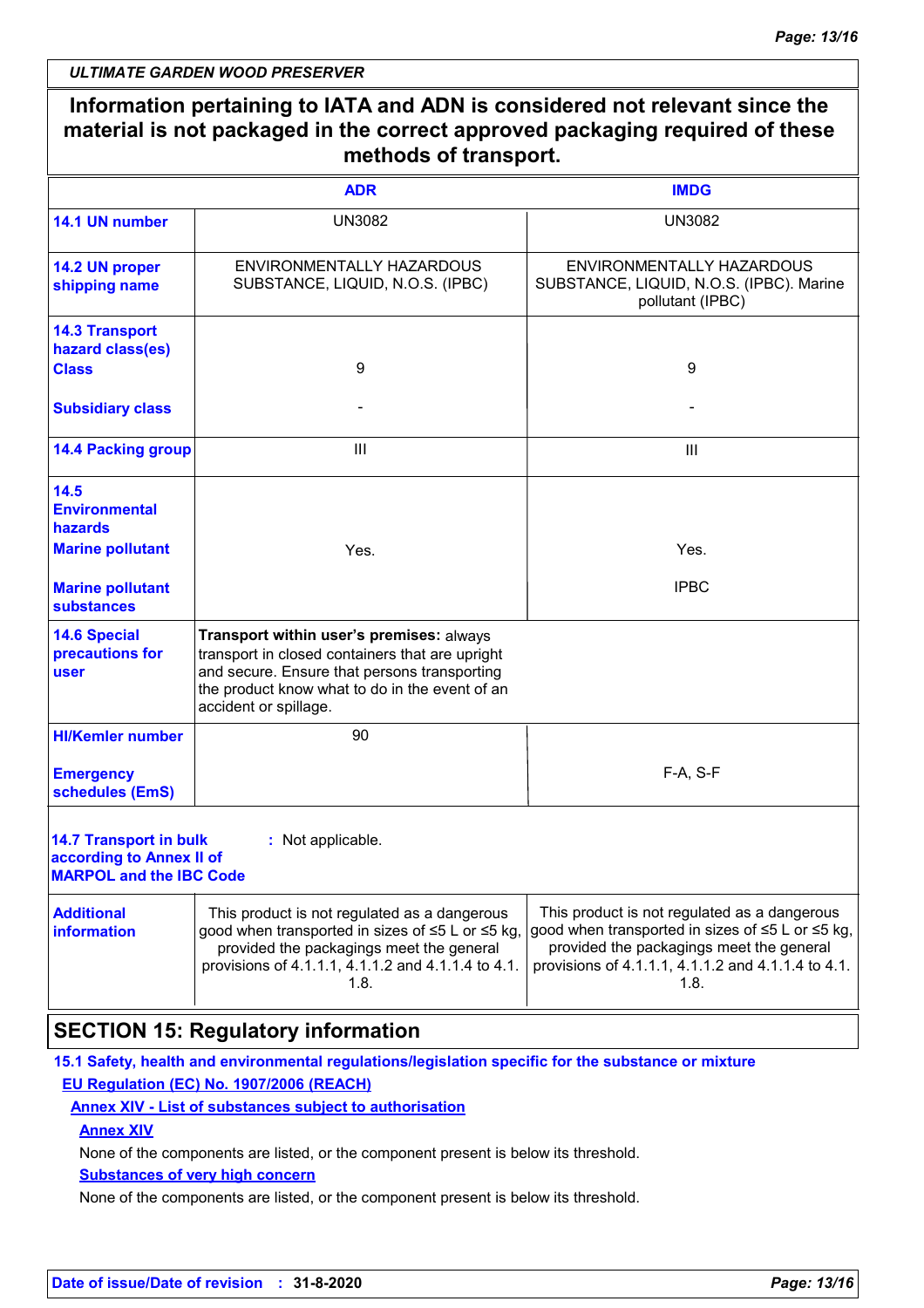### **SECTION 15: Regulatory information**

| <b>Annex XVII - Restrictions</b><br>: Not applicable.<br>on the manufacture,                                                                     |
|--------------------------------------------------------------------------------------------------------------------------------------------------|
| placing on the market                                                                                                                            |
| and use of certain                                                                                                                               |
| dangerous substances,<br>mixtures and articles                                                                                                   |
| <b>Other EU regulations</b>                                                                                                                      |
| <b>VOC for Ready-for-Use</b><br>: Not applicable.<br><b>Mixture</b>                                                                              |
| Ozone depleting substances (1005/2009/EU)                                                                                                        |
| Not listed.                                                                                                                                      |
| Prior Informed Consent (PIC) (649/2012/EU)                                                                                                       |
| Not listed.                                                                                                                                      |
| <b>Seveso Directive</b>                                                                                                                          |
| This product may add to the calculation for determining whether a site is within the scope of the Seveso Directive on<br>major accident hazards. |
| <b>International requlations</b>                                                                                                                 |
| <b>Chemical Weapon Convention List Schedules I, II &amp; III Chemicals</b>                                                                       |
| Not listed.                                                                                                                                      |
| <b>Montreal Protocol (Annexes A, B, C, E)</b>                                                                                                    |
| Not listed.                                                                                                                                      |
| <b>Stockholm Convention on Persistent Organic Pollutants</b>                                                                                     |
| Not listed.                                                                                                                                      |
| <b>Rotterdam Convention on Prior Informed Consent (PIC)</b>                                                                                      |
| Not listed.                                                                                                                                      |
| <b>UNECE Aarhus Protocol on POPs and Heavy Metals</b>                                                                                            |
| Not listed.                                                                                                                                      |
|                                                                                                                                                  |
| <b>15.2 Chemical safety</b><br>: No Chemical Safety Assessment has been carried out.<br>assessment                                               |
| <b>SECTION 16: Other information</b>                                                                                                             |
| <b>CEPE code</b><br>: 1                                                                                                                          |
| $\mathbb{Z}$ Indicates information that has channed from previously issued version                                                               |

 $\overline{a}$ Indicates information that has changed from previously issued version.

| <b>Abbreviations and acronyms : ATE = Acute Toxicity Estimate</b> |                                                                               |
|-------------------------------------------------------------------|-------------------------------------------------------------------------------|
|                                                                   | CLP = Classification, Labelling and Packaging Regulation [Regulation (EC) No. |
|                                                                   | 1272/2008]                                                                    |
|                                                                   | DMEL = Derived Minimal Effect Level                                           |
|                                                                   | DNEL = Derived No Effect Level                                                |
|                                                                   | EUH statement = CLP-specific Hazard statement                                 |
|                                                                   | PBT = Persistent, Bioaccumulative and Toxic                                   |
|                                                                   | <b>PNEC</b> = Predicted No Effect Concentration                               |
|                                                                   | <b>RRN = REACH Registration Number</b>                                        |
|                                                                   | vPvB = Very Persistent and Very Bioaccumulative                               |

**Procedure used to derive the classification according to Regulation (EC) No. 1272/2008 [CLP/GHS]**

| <b>Classification</b>   | <b>Justification</b> |
|-------------------------|----------------------|
| Aquatic Chronic 2, H411 | Calculation method   |

**Full text of abbreviated H statements**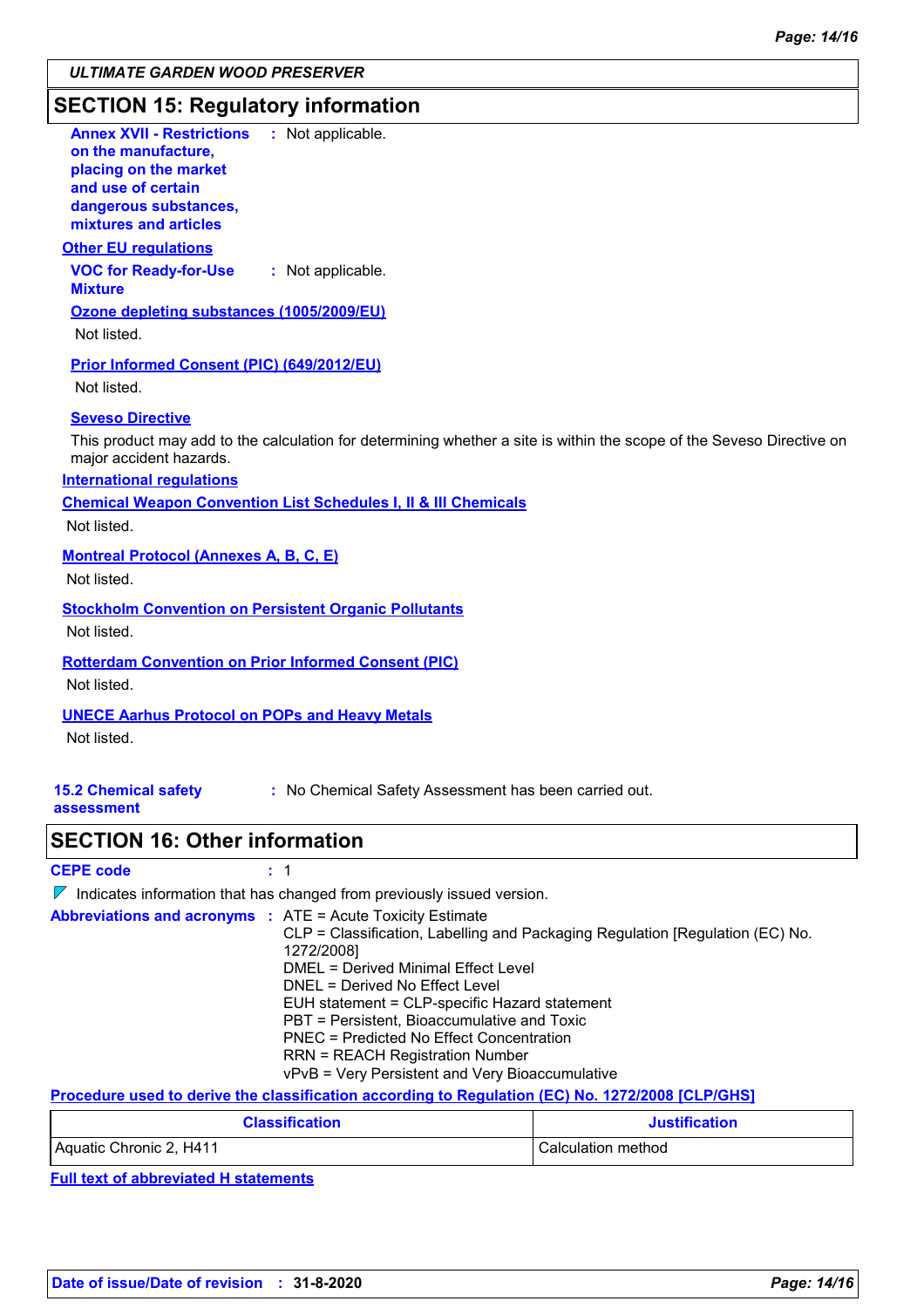| <b>SECTION 16: Other information</b>                                                                                                                                                                                                                                                                                                                                                                                                                            |                   |                                                                                                                                                                                                                                                                                                                                                                                                                                                                                                                                                                                                                                                                                                                                                                                                                                                                                                                                                                                           |  |
|-----------------------------------------------------------------------------------------------------------------------------------------------------------------------------------------------------------------------------------------------------------------------------------------------------------------------------------------------------------------------------------------------------------------------------------------------------------------|-------------------|-------------------------------------------------------------------------------------------------------------------------------------------------------------------------------------------------------------------------------------------------------------------------------------------------------------------------------------------------------------------------------------------------------------------------------------------------------------------------------------------------------------------------------------------------------------------------------------------------------------------------------------------------------------------------------------------------------------------------------------------------------------------------------------------------------------------------------------------------------------------------------------------------------------------------------------------------------------------------------------------|--|
| H301<br>H302<br>H310<br>H311                                                                                                                                                                                                                                                                                                                                                                                                                                    |                   | Toxic if swallowed.<br>Harmful if swallowed.<br>Fatal in contact with skin.<br>Toxic in contact with skin.                                                                                                                                                                                                                                                                                                                                                                                                                                                                                                                                                                                                                                                                                                                                                                                                                                                                                |  |
| H312<br>H314<br>H315<br>H317                                                                                                                                                                                                                                                                                                                                                                                                                                    |                   | Harmful in contact with skin.<br>Causes severe skin burns and eye damage.<br>Causes skin irritation.<br>May cause an allergic skin reaction.                                                                                                                                                                                                                                                                                                                                                                                                                                                                                                                                                                                                                                                                                                                                                                                                                                              |  |
| H318<br>H330<br>H331<br>H335                                                                                                                                                                                                                                                                                                                                                                                                                                    |                   | Causes serious eye damage.<br>Fatal if inhaled.<br>Toxic if inhaled.<br>May cause respiratory irritation.                                                                                                                                                                                                                                                                                                                                                                                                                                                                                                                                                                                                                                                                                                                                                                                                                                                                                 |  |
| <b>H360D</b><br>H372                                                                                                                                                                                                                                                                                                                                                                                                                                            |                   | May damage the unborn child.<br>Causes damage to organs through prolonged or repeated<br>exposure.                                                                                                                                                                                                                                                                                                                                                                                                                                                                                                                                                                                                                                                                                                                                                                                                                                                                                        |  |
| H400<br>H410<br>H411                                                                                                                                                                                                                                                                                                                                                                                                                                            |                   | Very toxic to aquatic life.<br>Very toxic to aquatic life with long lasting effects.<br>Toxic to aquatic life with long lasting effects.                                                                                                                                                                                                                                                                                                                                                                                                                                                                                                                                                                                                                                                                                                                                                                                                                                                  |  |
| <b>Full text of classifications [CLP/GHS]</b>                                                                                                                                                                                                                                                                                                                                                                                                                   |                   |                                                                                                                                                                                                                                                                                                                                                                                                                                                                                                                                                                                                                                                                                                                                                                                                                                                                                                                                                                                           |  |
| Acute Tox. 2, H310<br>Acute Tox. 2, H330<br>Acute Tox. 3, H301<br>Acute Tox. 3, H311<br>Acute Tox. 3, H331<br>Acute Tox. 4, H302<br>Acute Tox. 4, H312<br>Aquatic Acute 1, H400<br>Aquatic Chronic 1, H410<br>Aquatic Chronic 2, H411<br>Eye Dam. 1, H318<br>Repr. 1B, H360D<br>Skin Corr. 1B, H314<br>Skin Corr. 1C, H314<br>Skin Irrit. 2, H315<br>Skin Sens. 1, H317<br>Skin Sens. 1A, H317<br>STOT RE 1, H372<br>STOT SE 3, H335<br><b>Date of printing</b> | $: 8-9-2020$      | <b>ACUTE TOXICITY (dermal) - Category 2</b><br><b>ACUTE TOXICITY (inhalation) - Category 2</b><br><b>ACUTE TOXICITY (oral) - Category 3</b><br><b>ACUTE TOXICITY (dermal) - Category 3</b><br><b>ACUTE TOXICITY (inhalation) - Category 3</b><br><b>ACUTE TOXICITY (oral) - Category 4</b><br>ACUTE TOXICITY (dermal) - Category 4<br>SHORT-TERM (ACUTE) AQUATIC HAZARD - Category 1<br>LONG-TERM (CHRONIC) AQUATIC HAZARD - Category 1<br>LONG-TERM (CHRONIC) AQUATIC HAZARD - Category 2<br>SERIOUS EYE DAMAGE/EYE IRRITATION - Category 1<br>REPRODUCTIVE TOXICITY (Unborn child) - Category 1B<br>SKIN CORROSION/IRRITATION - Category 1B<br>SKIN CORROSION/IRRITATION - Category 1C<br>SKIN CORROSION/IRRITATION - Category 2<br>SKIN SENSITISATION - Category 1<br>SKIN SENSITISATION - Category 1A<br>SPECIFIC TARGET ORGAN TOXICITY - REPEATED<br><b>EXPOSURE - Category 1</b><br>SPECIFIC TARGET ORGAN TOXICITY - SINGLE EXPOSURE<br>(Respiratory tract irritation) - Category 3 |  |
| Date of issue/ Date of                                                                                                                                                                                                                                                                                                                                                                                                                                          | $: 31 - 8 - 2020$ |                                                                                                                                                                                                                                                                                                                                                                                                                                                                                                                                                                                                                                                                                                                                                                                                                                                                                                                                                                                           |  |
| revision<br>Date of previous issue                                                                                                                                                                                                                                                                                                                                                                                                                              | $: 27 - 8 - 2020$ |                                                                                                                                                                                                                                                                                                                                                                                                                                                                                                                                                                                                                                                                                                                                                                                                                                                                                                                                                                                           |  |

### **Notice to reader**

**Version**

*IMPORTANT NOTE The information in this data sheet is not intended to be exhaustive and is based on the present state of our knowledge and on current laws: any person using the product for any purpose other than that specifically recommended in the technical data sheet without first obtaining written confirmation from us as to the suitability of the product for the intended purpose does so at his own risk. It is always the responsibility of the user to take all necessary steps to fulfill the demands set out in the local rules and legislation. Always read the Material Data Sheet and the Technical Data Sheet for this product if available. All advice we give or any statement made about the product by us (whether in this data sheet or otherwise) is correct to the best of our knowledge but we have no control over the quality or the condition of the substrate or the many factors affecting the use and application of the product. Therefore, unless we specifically agree in writing otherwise, we do not accept any liability whatsoever for the performance of the product or for any*  loss or damage arising out of the use of the product. All products supplied and technical advice given are *subject to our standard terms and conditions of sale. You should request a copy of this document and review it carefully. The information contained in this data sheet is subject to modification from time to time in the light of experience and our policy of continuous development. It is the user's responsibility to verify that this data sheet is current prior to using the product.*

14.07 **:**